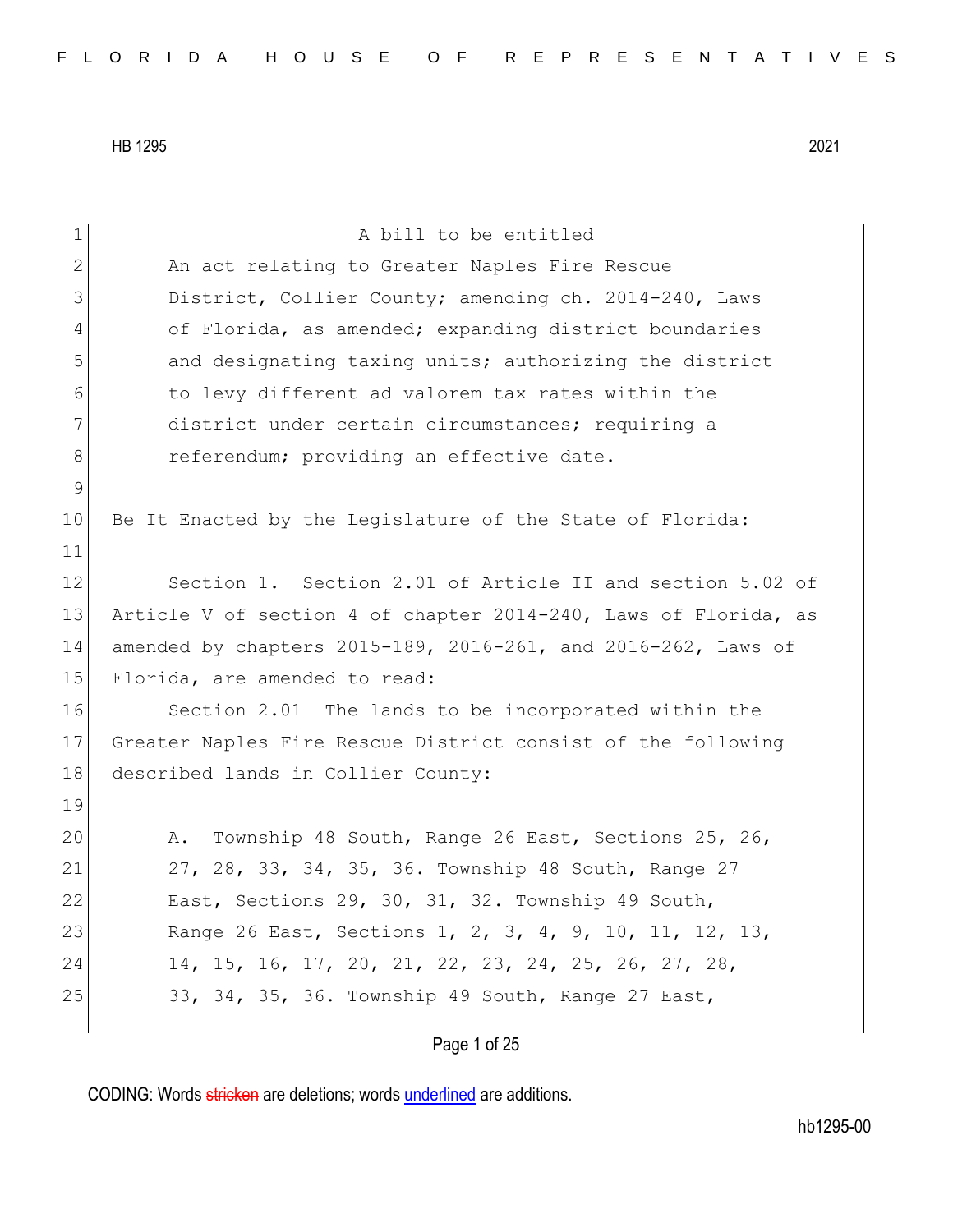| 26 | Sections 1, 2, 3, 4, 5, 6, 7, 8, 9, 10, 11, 12, 13,    |
|----|--------------------------------------------------------|
| 27 | 14, 15, 16, 17, 18, 19, 20, 21, 22, 23, 24, 25, 26,    |
| 28 | 27, 28, 29, 30, 31, 32, 33, 34, 35, 36. Township 49    |
| 29 | South, Range 28 East, Sections 4, 5, 6, 7, 8, 9, 16,   |
| 30 | 17, 18, 19, 20, 21, 28, 29, 30, 31, 32, 33. Township   |
| 31 | 50 South, Range 26 East, Sections 2, 3, 4, 9, 10, 11,  |
| 32 | 14, 15, 16.                                            |
| 33 |                                                        |
| 34 | Hereinafter referred to as the "North Division" or the |
| 35 | "Golden Gate Division;"                                |
| 36 |                                                        |
| 37 | and also,                                              |
| 38 |                                                        |
|    |                                                        |
| 39 | B. All of Township 50 South, Range 34 East; Township   |
| 40 | 51 South, Range 34 East; Township 52 South, Range 34   |
| 41 | East; Township 53 South, Range 34 East; Township 50    |
| 42 | South, Range 33 East; Township 51 South, Range 33      |
| 43 | East; Township 52 South, Range 33 East; Township 53    |
| 44 | South, Range 33 East; Township 50 South, Range 32      |
| 45 | East; Township 51 South, Range 32 East; Township 52    |
| 46 | South, Range 32 East; Township 53 South, Range 32      |
| 47 | East; Township 50 South, Range 31 East; Township 51    |
| 48 | South, Range 31 East; Township 52 South, Range 31      |
| 49 | East; Township 53 South, Range 31 East; Township 50    |
| 50 | South, Range 30 East; Township 51 South, Range 30      |

Page 2 of 25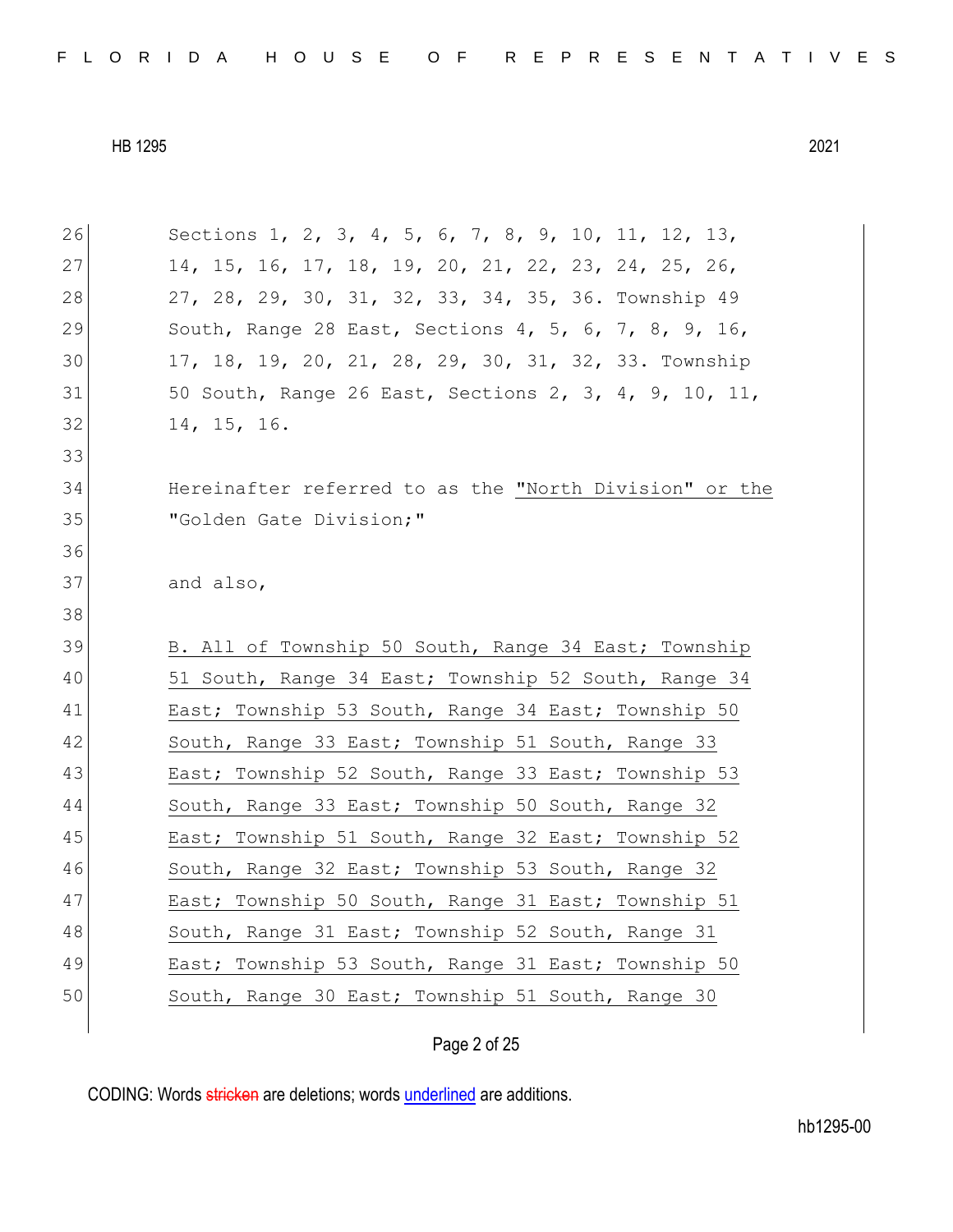51 East; Township 52 South, Range 30 East; Sections 1, 2, 52 3, 4, 5, 6, 7, 8, 9, 10, 11, 12 and that portion of 53 Chokoloskee Island contained in Sections 30 and 31, 54 Township 53 South, Range 30 East; Sections 1, 2, 11, 55 12, 13, 14, 23, 24, 25, 26, 35 and 36, Township 50 56 South, Range 29 East; Sections 1, 2, 11, 12, 13, 14, 57 23, 24, 25, 26, 35 and 36, Township 51 South, Range 29 58 East; Sections 1, 2, 11, 12, 13, 14, 18, 19, 20, 21, 59 22, 23, 24, 25, 26, 27, 28, 35 and 36, Township 52 60 South, Range 29 East; Sections 1, 2, 11, 12, 13, 14, 61 23, 24, 25, 26 and 36, Township 53 South, Range 29 62 East; including the incorporated area of the City of 63 Everglades being more particularly described as the 64 Town of Everglades as described in Plat Book 1, pages 65 87—95 of the Public Records of Collier County, 66 Florida; and including Sections 3, 4, 5, 6, 8, 9, 10, 67 11, 13, 14 and 24, Township 52 South, Range 28 East; 68 Sections 35 and 36 and all that area south and east of 69 State Road 92 within Section 34, Township 51 South, 70 Range 27 East; Section 1, Township 52 South, Range 27 71 East. 72 73  $C.B.$  That portion of Sections 11, 14, 23, 24 and 25, 74 Township 51 South, Range 25 East, that lie east of the 75 Gulf of Mexico;

### Page 3 of 25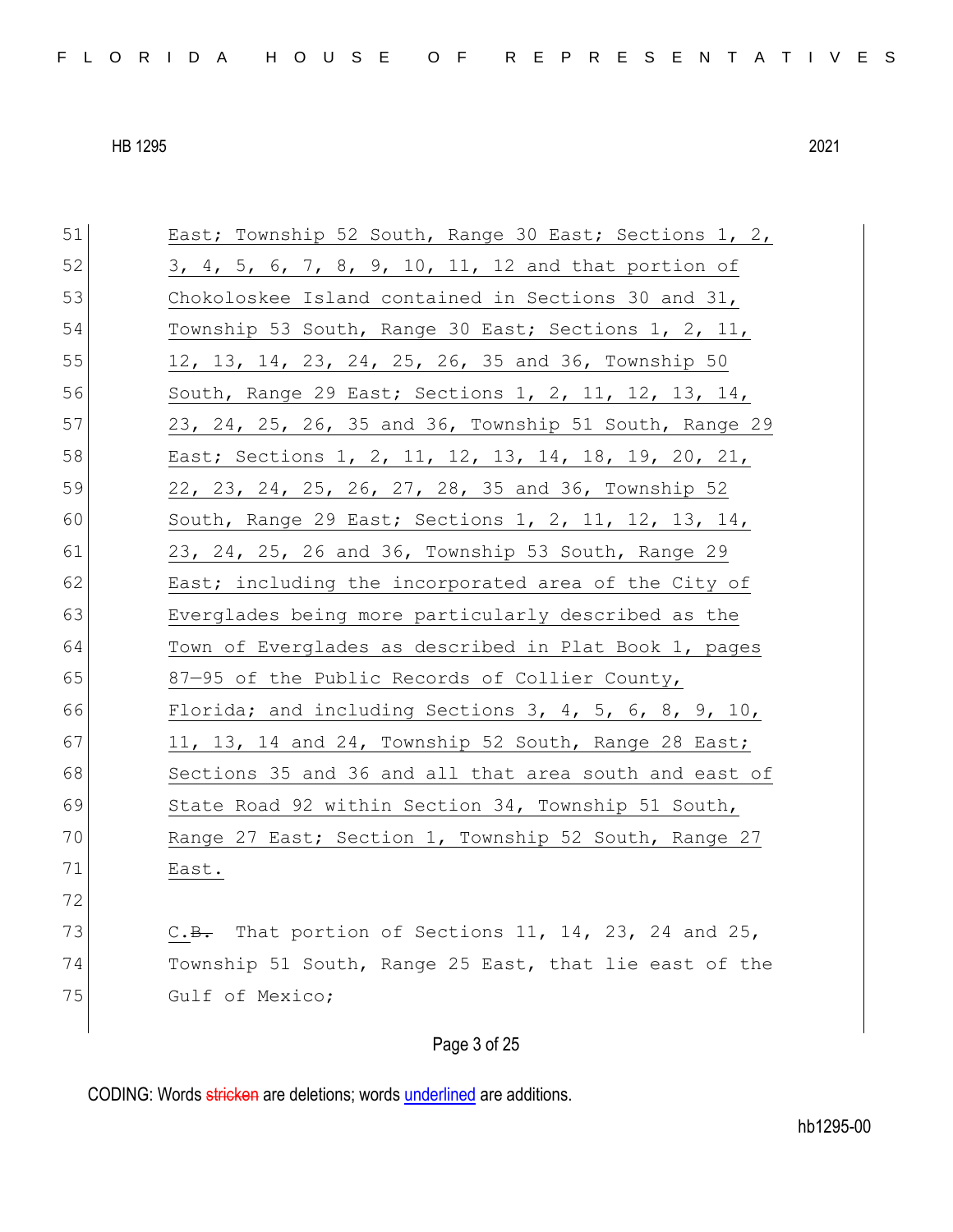| FLORIDA HOUSE OF REPRESENTATIVES |  |
|----------------------------------|--|
|----------------------------------|--|

```
76
77 All of Sections 12 and 13 Township 51 South, Range 25
78 East;
79
80 All of Sections 1, 12, 13, 24, 25, and 36, Township 50
81 South, Range 26 East;
82
83 All of Sections 7 and 8 Township 51 South, Range 26
84 East;
85
86 That portion of Sections 24 through 29, Township 52
87 South, Range 26 East, that lies east and South of the
88 Marco Island City limits;
89
90 All of Sections 33, 34, and 35, Township 52 South,
91 Range 26 East;
92
93 All of Sections 3, 4, 5, 9, 10, and 11, Township 53
94 South, Range 26 East;
95
96 All of Sections 1 through 36, Township 50 South, Range
97 27 East;
98
99 All of Sections 1 through 6, 9 through 15, 23 through
100 26, and that portion of Sections 32 and 33, that lies
```
Page 4 of 25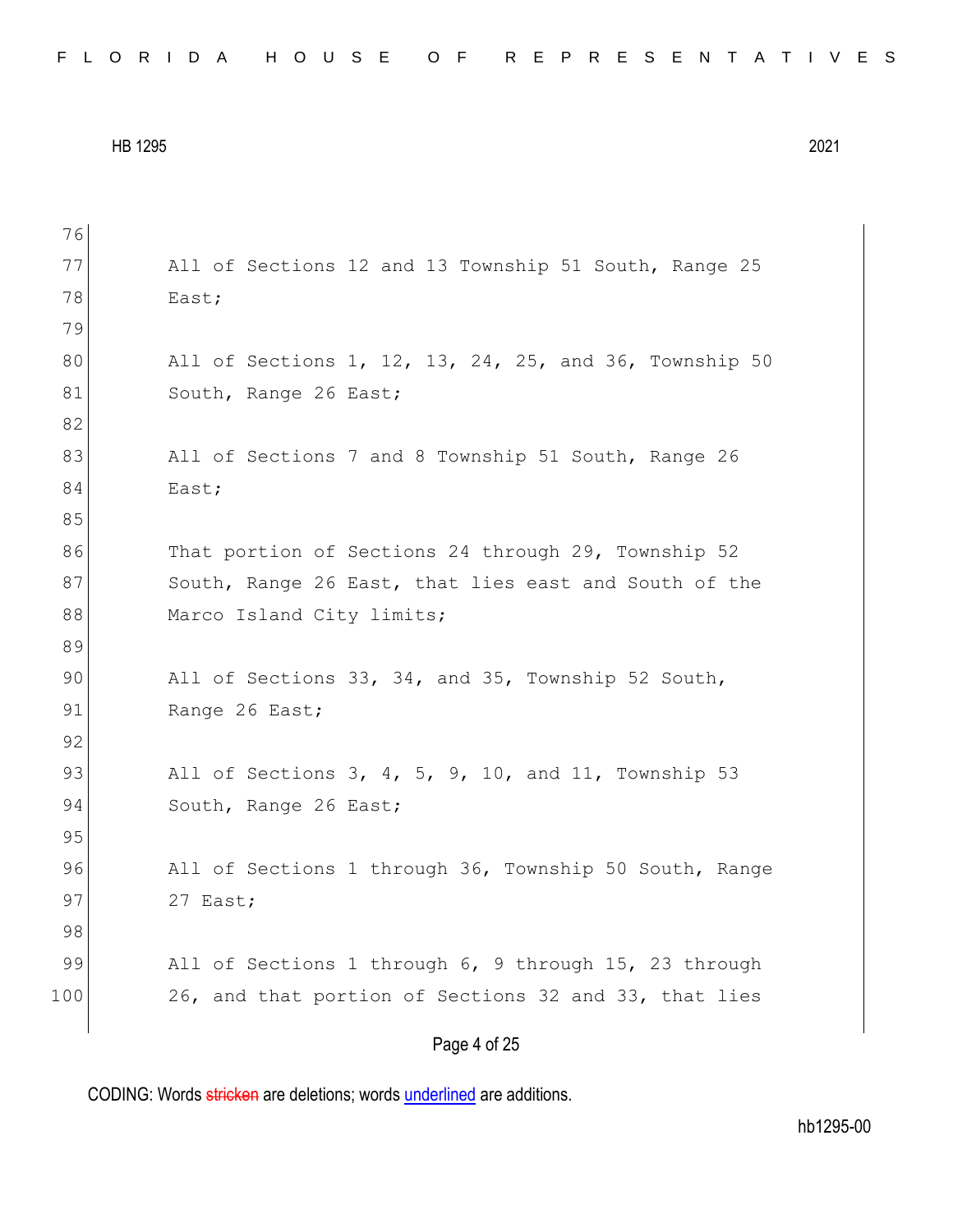101 South and East of the North and West right-of-way line 102 of State Road 92, Township 51 South, Range 27 East; 103 104 All of Sections 2 through 4, that portion of Sections 105 5, 7 and 8 that lies East of the West right-of-way 106 line of State Road 92, all of Sections 9 through 17, 107 bhat portion of Section 18 that lies East and South of 108 the West and North right-of-way line of State Road 92, 109 less that portion of Section 18 located in Ordinance 110 No. 98-114, all of Section 19, less that portion 111 located in Ordinance No. 98-114, all of Sections 20 112 through 36, Township 52 South, Range 27 East; 113 114 All of Sections 1, 2, 3 11, 12, and 13, Township 53 115 South, Range 27 East; 116 117 All of Sections 25, 26, 27, 34, 35 and 36, Township 49 118 South, Range 28 East; 119 120 All of Sections 1 through 36, Township 50 South, Range 121 28 East; 122 123 All of Sections 1 through 36, Township 51 South, Range 124 28 East; 125

Page 5 of 25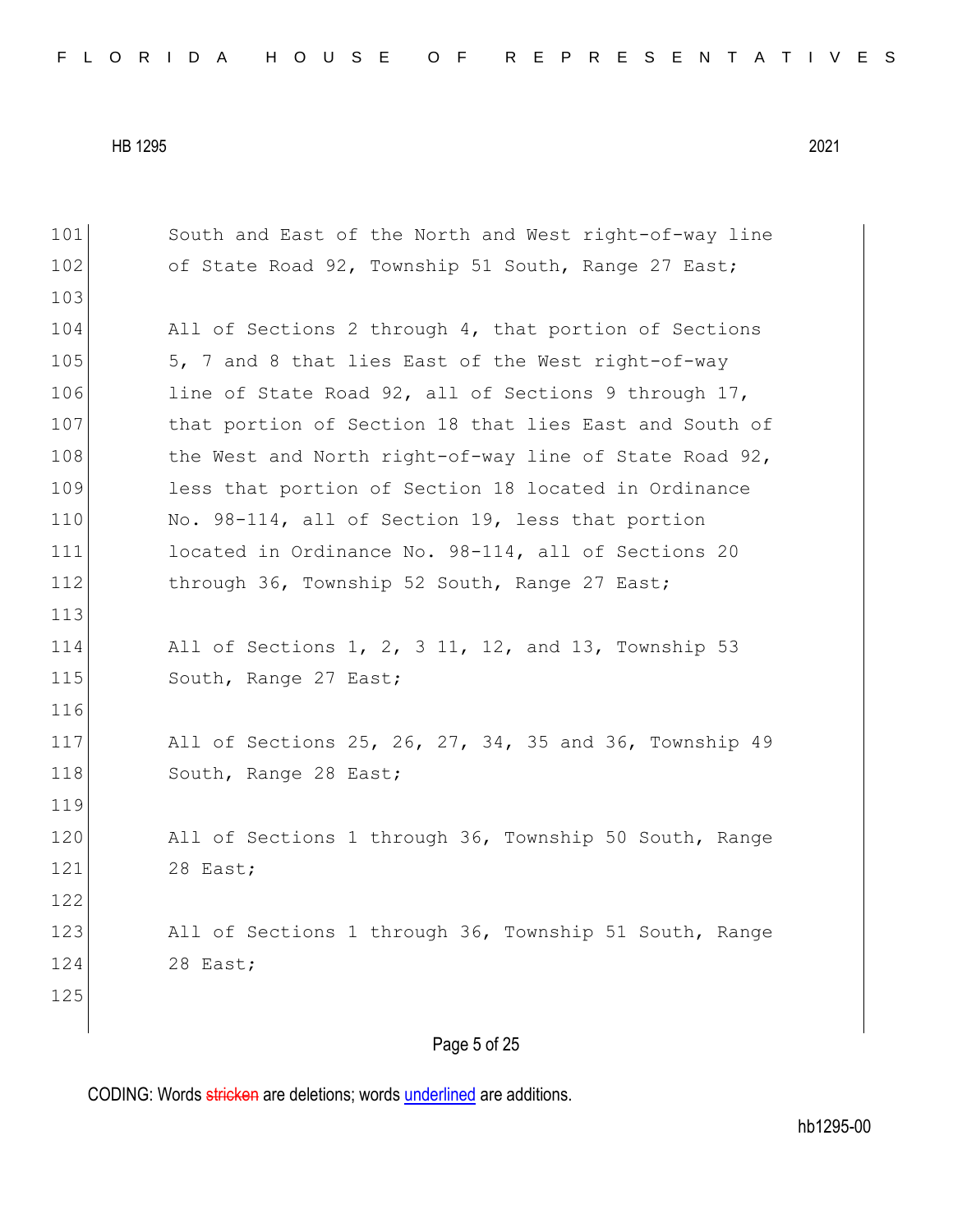| 126 | All of Sections 1, 2, 7, 12, 15 through 23 and 25      |
|-----|--------------------------------------------------------|
| 127 | through 36, Township 52 South, Range 28 East;          |
| 128 |                                                        |
| 129 | All of Sections 1 through 36, Township 53 South, Range |
| 130 | 28 East;                                               |
| 131 |                                                        |
| 132 | All of Sections 25 through 36, Township 49 South,      |
| 133 | Range 29 East;                                         |
| 134 |                                                        |
| 135 | All of Sections 3 through 10, 15 through 22, and 27    |
| 136 | through 34, Township 50 South, Range 29 East;          |
| 137 |                                                        |
| 138 | All of Sections 3 through 10, 15 through 22, and 27    |
| 139 | through 34, Township 51 South, Range 29 East;          |
| 140 |                                                        |
| 141 | All of Sections 3 through 10, 15 through 17, and 29    |
| 142 | through 34, Township 52 South, Range 29 East;          |
| 143 |                                                        |
| 144 | All of Sections 3 through 10, all of Section 15, less  |
| 145 | that portion of 15 located in Ordinance No. 92-100,    |
| 146 | all of Sections 16 through 22, that portion of Section |
| 147 | 23 not included in Ordinance No. 92-100, that portion  |
| 148 | of Section 26 not included in Ordinance No. 92-100,    |
| 149 | all of Sections 27 through 35 and that portion of      |
| 150 | Section 36 not included in Ordinance 92-100, Township  |
|     |                                                        |

# Page 6 of 25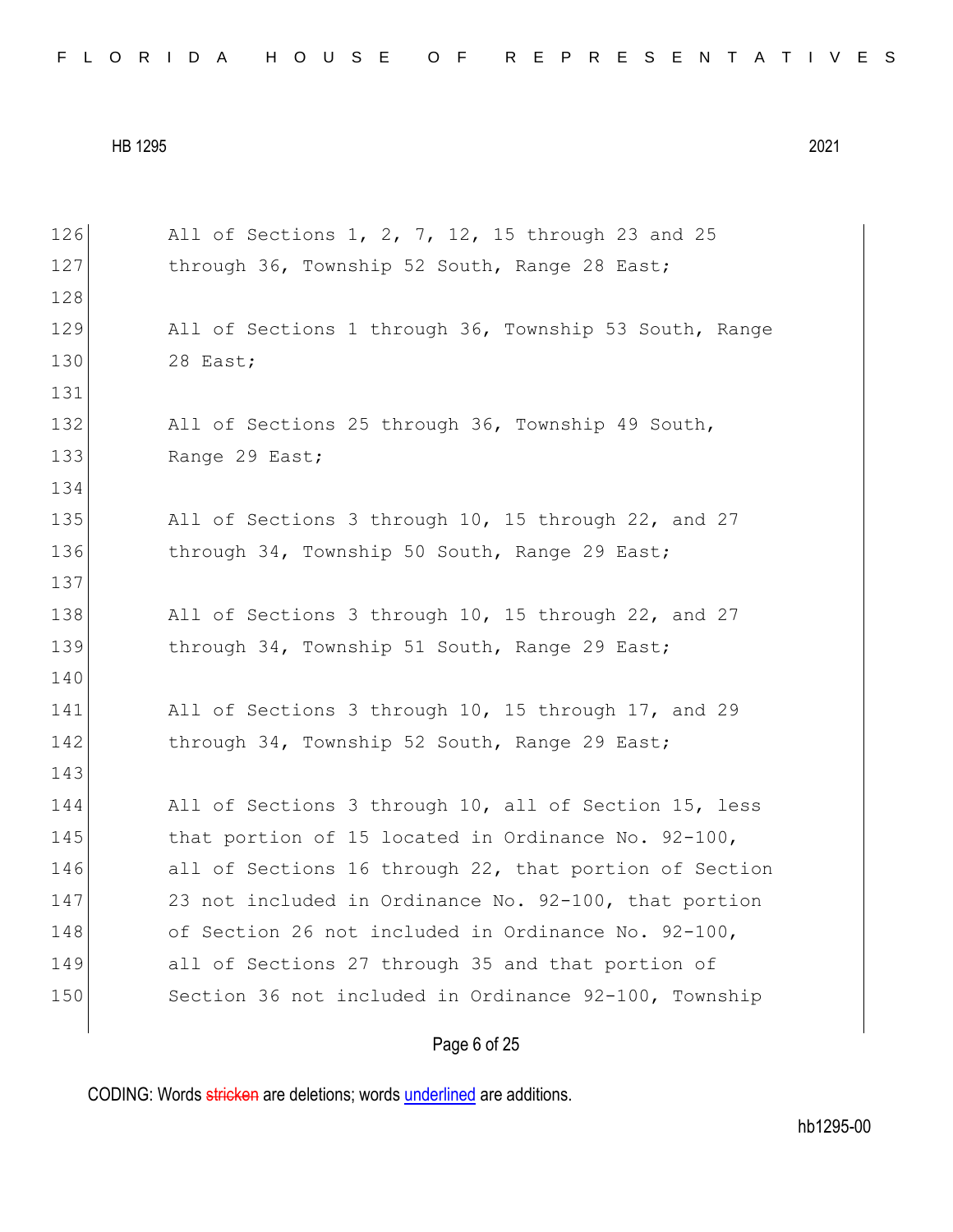|  |  |  |  |  |  |  |  |  |  | FLORIDA HOUSE OF REPRESENTATIVES |  |  |  |  |  |  |  |  |  |  |  |  |  |  |  |  |
|--|--|--|--|--|--|--|--|--|--|----------------------------------|--|--|--|--|--|--|--|--|--|--|--|--|--|--|--|--|
|--|--|--|--|--|--|--|--|--|--|----------------------------------|--|--|--|--|--|--|--|--|--|--|--|--|--|--|--|--|

| 151 | 53 South, Range 29 East;                               |
|-----|--------------------------------------------------------|
| 152 |                                                        |
| 153 | All of Sections 1 through 36, Township 49 South, Range |
| 154 | 30 East;                                               |
| 155 |                                                        |
| 156 | All of Sections 1 through 36, Township 49 South, Range |
| 157 | 31 East;                                               |
| 158 |                                                        |
| 159 | All of Sections 1 through 36, Township 49 South, Range |
| 160 | 32 East;                                               |
| 161 |                                                        |
| 162 | All of Sections 1 through 36, Township 49 South, Range |
| 163 | 33 East;                                               |
| 164 |                                                        |
| 165 | All of Sections 1 through 36, Township 49 South, Range |
| 166 | 34 East; Collier County, Florida.                      |
| 167 |                                                        |
| 168 | D.C. Beginning at the northeast corner of the          |
| 169 | Northwest quarter of Section 27, Township 49 South,    |
| 170 | Range 25 East, thence along the north line of said     |
| 171 | Section 27, east 45 feet to the east right-of-way line |
| 172 | of C-851 (also known as Goodlette-Frank Road), (which  |
| 173 | right-of-way line lies 45 feet east of, measured at    |
| 174 | right angles to, and parallel with the north and south |
| 175 | quarter section line of said Section 27), to the north |
|     |                                                        |

# Page 7 of 25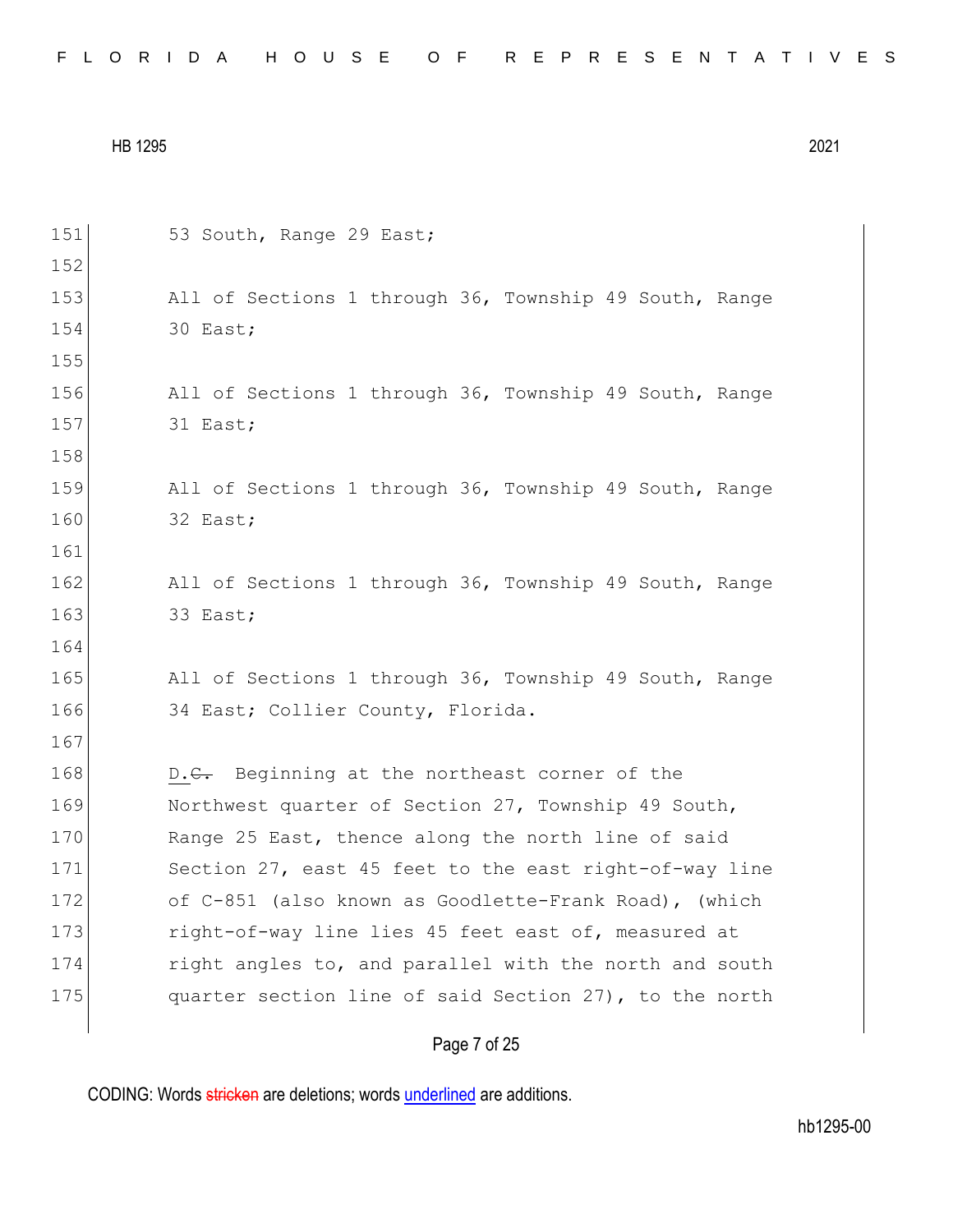176 line of Lot 11, Naples Improvement Company's Little 177 Farms, Plat Book 2, Page 2; thence east to the east 178 section line of Section 27, Township 49 South, Range 179 25 East; then north along the east line of said 180 Section 27 to the northeast corner of said Section 27; 181 said point also being the southeast corner of Section 182 23 Township 49 South, Range 25 East thence east along 183 the north line of Section 26, Township 49 South, Range 184 25 East to a point 990.0 feet west of the west right-185 of-way line of Airport-Pulling Road; thence south 186 01°30'00" East, 1320.0 feet; thence north 89°25'40" 187 East, 660.0 feet; thence north 01°30'00" West, 1320.0 188 feet to the north line of said Section 26; thence east 189 along said north line of Section 26 to the west right-190 of-way line of Airport-Pulling Road; to the south line 191 of said Section 26 (said right-of-way line lying 50 192 feet west of the southeast corner of said Section 26); 193 thence westerly along said south line to the southwest 194 corner of said Section 26; thence northerly along the 195 west line of said Section 26; to the southerly right-196 of-way line of Golden Gate Parkway (100 feet wide); 197 thence easterly along said southerly right-of-way line 198 to a point lying 1220.00 feet west of the west line of 199 said Airport-Pulling Road; thence northerly parallel 200 with said west right-of-way line to the northerly

#### Page 8 of 25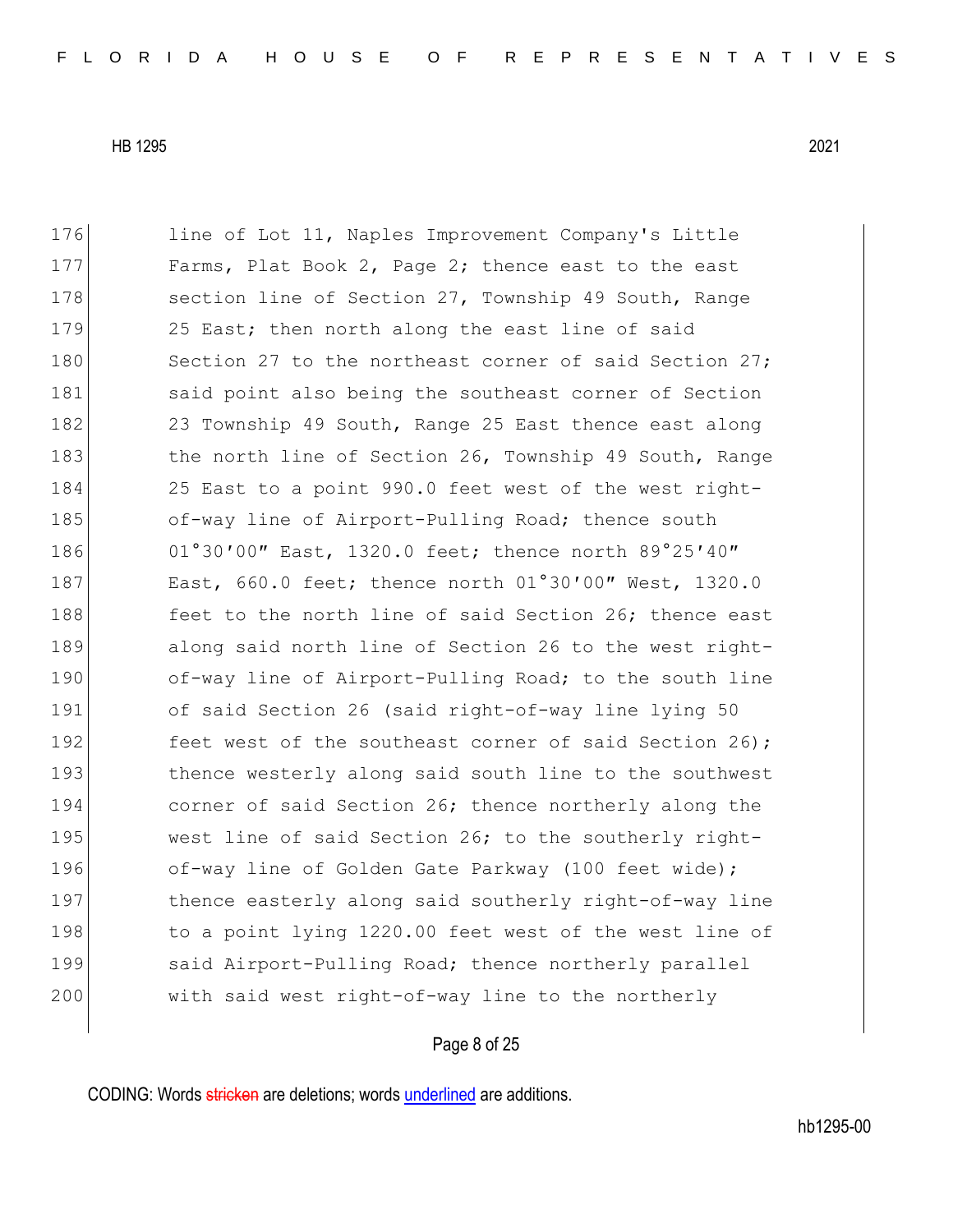201 right-of-way line of said Golden Gate Parkway; thence 202 westerly along the north right-of-way of Golden Gate 203 Parkway to a point 620 feet east and 235.46 feet south 204 of the northwest corner of Lot 8, Naples Improvement 205 Company's Little Farms; thence north 235.46 feet to 206 the north line of Lot 8; thence west along said north 207 line 620 feet to the northwest corner of said Lot 8; 208 thence southerly to that angle point in said east 209 right-of-way line which lies on a line 400.00 feet 210 **h** northerly of (measured at right angles to) and 211 parallel with the north line of Section 34, Township 212 49 South, Range 25 East; thence continuing along said 213 east right-of-way to the north line of Gordon River 214 Homes Subdivision; thence east along the north line of 215 Lots 50, 49, and 48 to a point 22.5 feet east of the 216 **northwest corner of Lot 48; thence south parallel to** 217 the west line of Lot 48 to the south line of Lot  $48$ ; 218 18 thence west along the south line of Lots 48, 49, and 219 50 to the east right-of-way line of Goodlette-Frank 220 Road; thence continuing along said east right-of-way 221 line, which line lies 100.00 feet east of, measured at 222 right angles to, and parallel with the north and south 223 quarter section line of said Section 34; thence 224 continuing along said east right-of-way line to a 225 point on the north line of the southwest quarter of

#### Page 9 of 25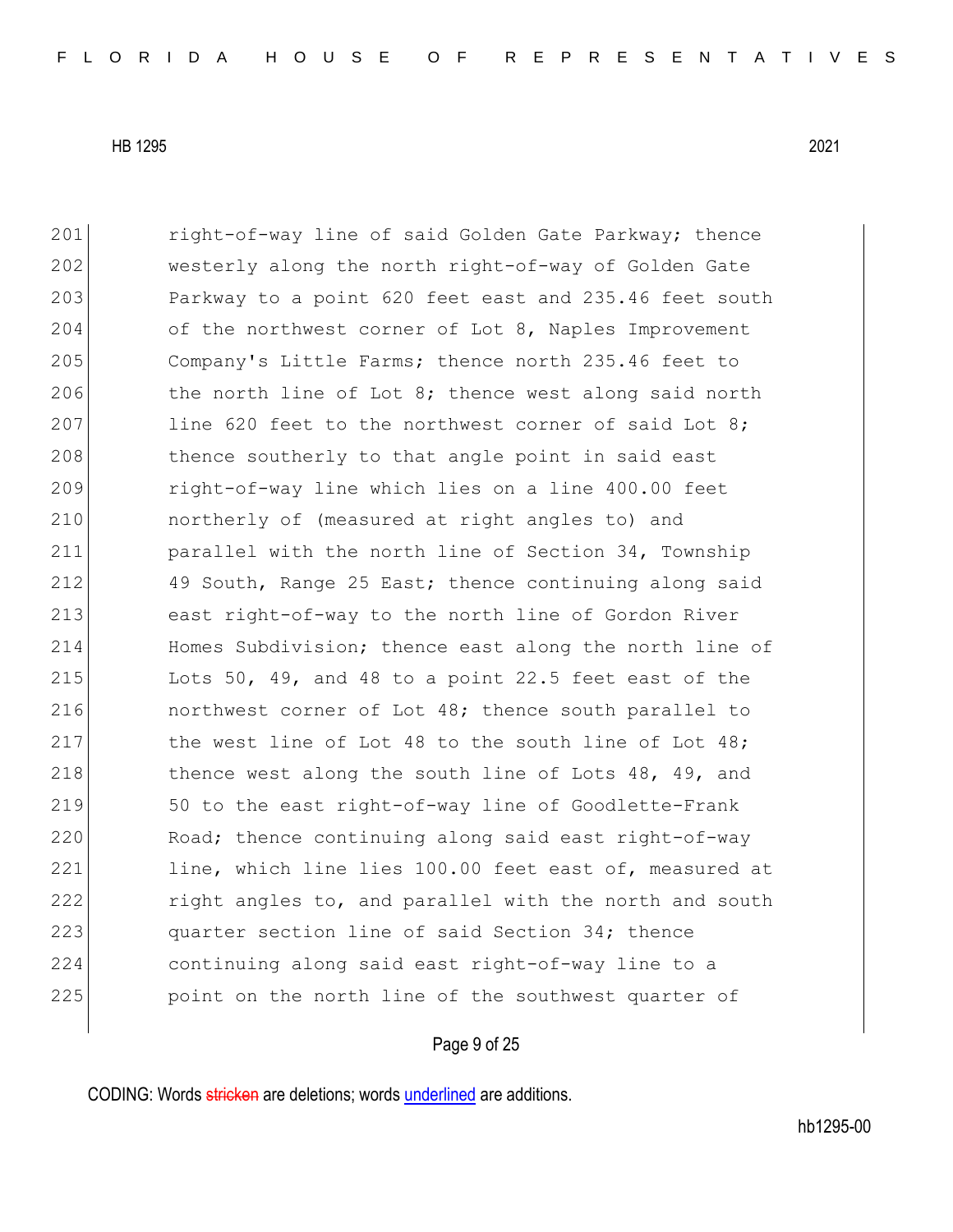226 the northeast quarter of Section 34, Township 49 227 South, Range 25 East; thence continue on said right of 228 way line 460.0 feet; thence north 89°41'30" East 229 494.99 feet; thence south 0°34'06" East 615.88 feet to 230 a point of curvature; thence southwesterly 343.97 feet 231 along the arc of a tangential circular curve, concave 232 to the northwest have a radius of 243.97 feet and 233 subtended by a chord which bears south 44°33'25" West 234 345.84 feet; thence south 89°41'30" West 250.0 feet to 235 the easterly right of way line of Goodlette-Frank 236 Road; thence south along said right-of-way line to a 237 point 48.41 feet south of the north line of the south 238 half of Section 34, Township 49 South, Range 25 East; 239 thence north 89°56'59" East 249.79 feet; thence 240 **h** northeasterly 173.98 feet along the arc of a circular 241 curve concave to the northwest having a radius of 242 293.97 feet and being subtended by a chord which bears 243 north 72°59′41″ East 171.46 feet; thence south 244 89°47′31″ East 808.79 feet; thence north 89°55′05″ 245 East 993.64 feet to a point on that bulkhead line as 246 Shown on Plate recorded in Bulkhead Line Plan Book 1, 247 Page 25 Collier County Public Records, Collier County, 248 Florida; thence run the following courses along the 249 said Bulkhead line, 47.27 feet along the arc of a non-250 tangential circular curve concave to the west, having

### Page 10 of 25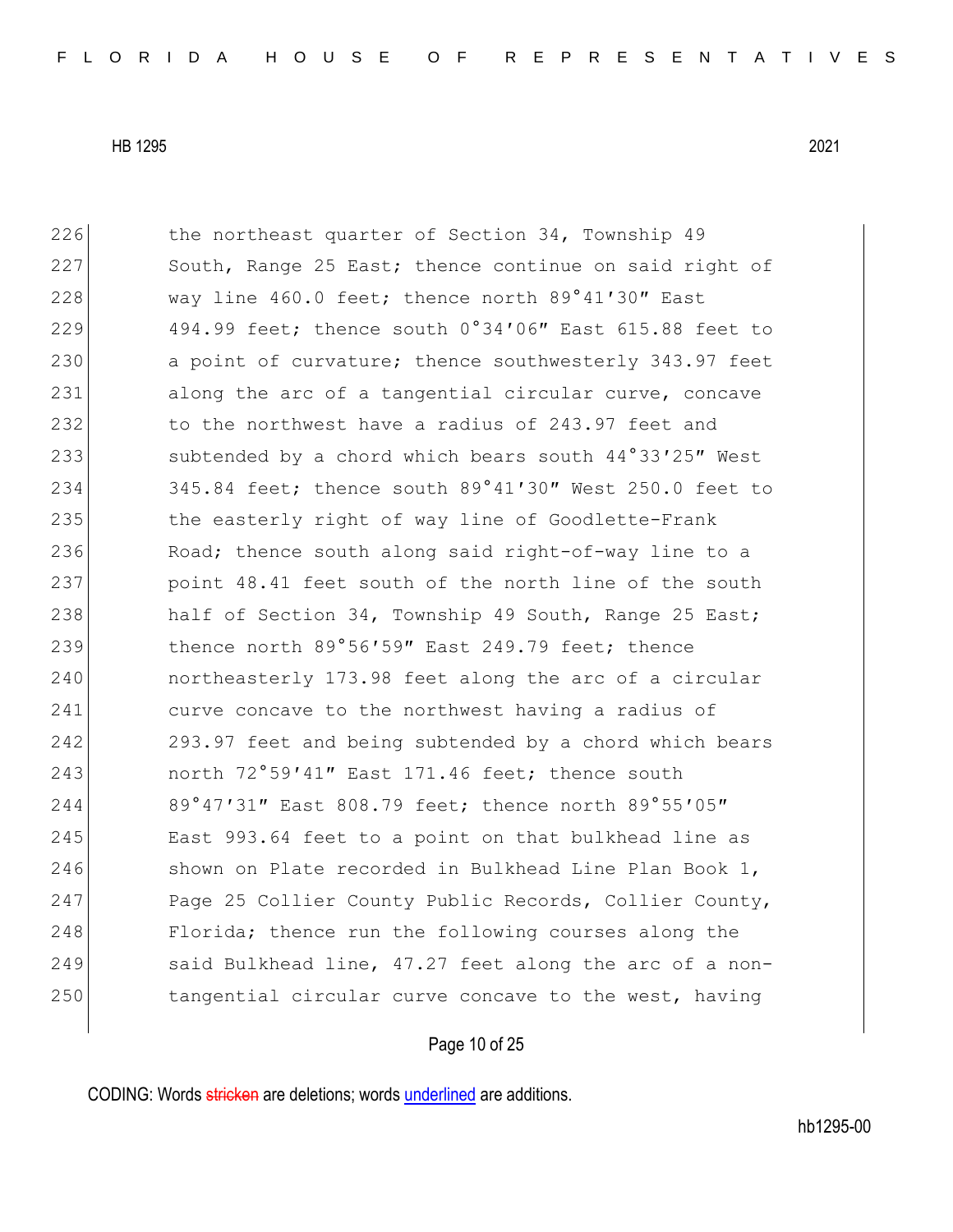251 a radius of 32.68 feet and subtended by a chord having 252 a bearing of south 14°08′50″ East and a length of 253 43.26 feet to a point of tangency; south 27°17′25″ 254 West for 202.44 feet to a point of curvature; 296.89 255 feet along the arc of a curve concave to the 256 southeast, having a radius of 679.46 feet and 257 subtended by a chord having a bearing of south  $258$  14°46′21″ West and a length of 294.54 feet to a point 259 of reverse curvature; 157.10 feet along the arc of a 260 curve concave to the northwest, having a radius of 261 541.70 feet, and subtended by a chord having a bearing 262 of south 10°33'47" West and a length of 156.55 feet to 263 a point of reverse curvature; 307.67 feet along the 264 arc of a curve concave to the northeast; having a 265 radius of 278.30 feet, and subtended by a chord having 266 a bearing of south 12°47'59" East and a length of 267 292.24 feet to a point of reverse curvature; 135.31 268 feet along the arc of a curve concave to the southwest 269 having a radius of 100.00 feet and subtended by a 270 chord having a bearing of south 05°42'27" East and a 271 length of 125.21 feet to a point of tangency; thence 272 South 33°03'21" West for 295.10 feet; and South  $273$  33°27′51″ West 1.93 feet to the north line of the 274 River Park East Subdivision which is also the north 275 line of the south half of the southeast quarter of

#### Page 11 of 25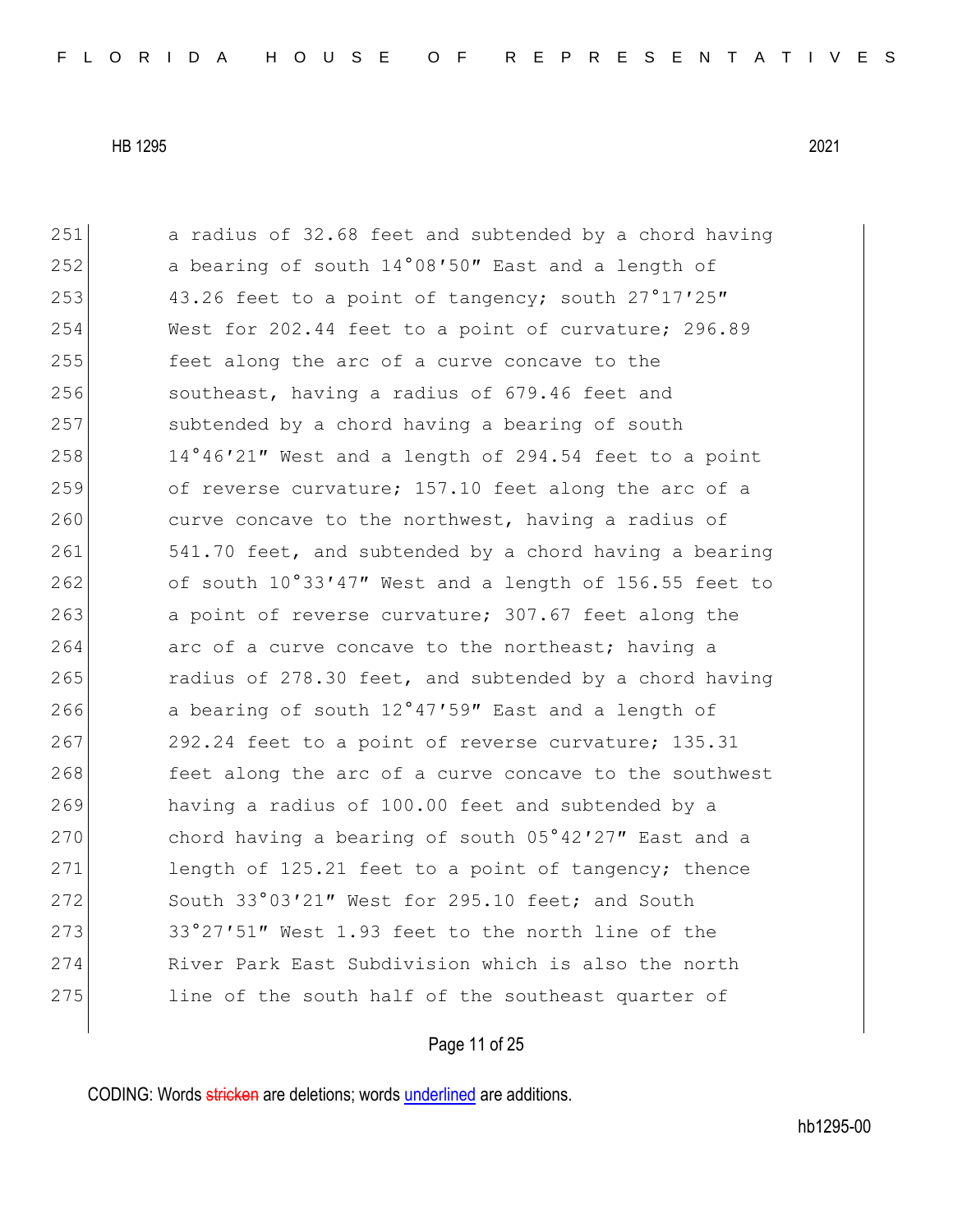276 Section 34, Township 49 South, Range 25 East; thence 277 along the north line of the south half of the 278 southeast quarter of said Section 34, easterly to the 279 west line of Section 35, Township 49 South, Range 25 280 East; thence along the west line of said Section 35, 281 northerly 1320 feet more or less to the northwest 282 corner of the south half of said Section 35; thence 283 along the north line of the south half of said Section 284 35, easterly to the west right-of-way line of State 285 Road No. 31 (Airport Road), which right-of-way lies 286 50.0 feet west of, measured at right angles to, and 287 parallel with the east line of said Section 35; thence 288 along said right-of-way line of State Road No. 31, 289 south 00°13'57" West 1800 feet more or less to a point 290 on said west right-of-way line, which lies north 291 00°13′57″ East 848.02 feet and south 89°46′03″ West 292 50.00 feet from the southeast corner of said Section 293 35; thence continuing along said west right-of-way 294 line southerly 325.02 feet along the arc of a 295 tangential circular curve concave to the east, radius 296 2914.93 feet, subtended by a chord which bears south 297 2°57'43" East 324.87 feet; thence continuing along 298 said west right-of-way line, tangentially south 299 6°09′22″ East 3.13 feet, thence southerly along a 300 curve concave to the southwest, having a central angle

#### Page 12 of 25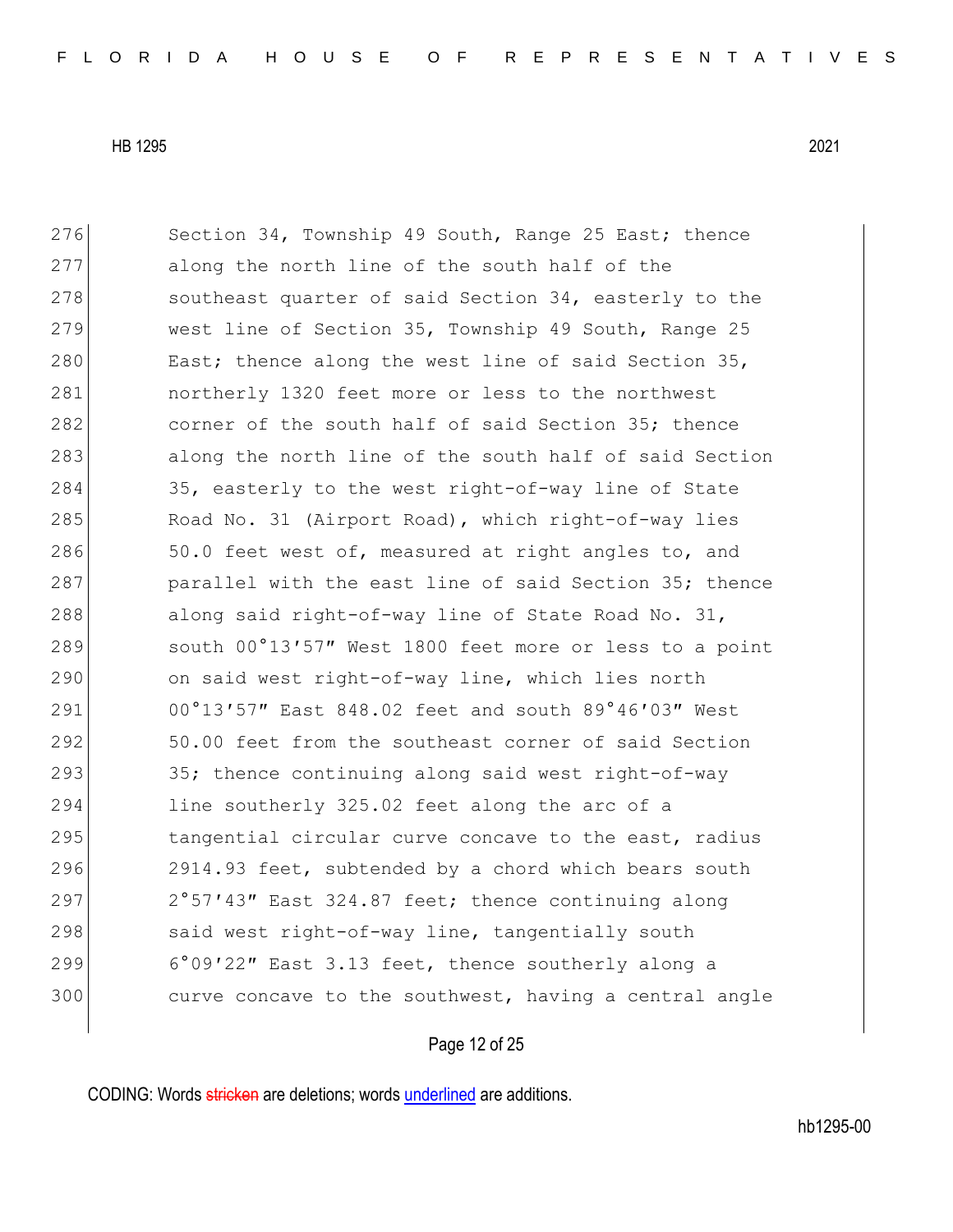of 6°23′18″ and a radius of 1860.08 feet, a distance of 207.34 feet; thence south 0°13′57″ West 313.03 feet more or less to a point on the north line of and 20 304 feet west of the northeast corner of Section 2, Township 50 South, Range 25 East; thence 306 southeasterly, 300.7 feet more or less to a point on the east line of said Section 2 which point lies 300.0 feet south of the northeast corner of said Section 2: thence along the east line of the north half of said Section 2, southerly to the southeast corner of the north half of said Section 2; thence along the south 312 line of the north half of said Section 2; westerly to the northeast corner of the southeast quarter of Section 3, Township 50 South, Range 25 East; thence southerly along the east line of the southeast corner 316 of said Section 3 for a distance of 2013.98 feet; 317 thence North 89°37'20" East 662.04 feet; thence South 318 00°17'20" East 119.26 feet; thence South 89°27'40"West 319 322.00 feet; thence South 00°17'20" East 10.00 feet; 320 thence South 89°27'40" West 68.00 feet; thence South 00°17′20″ East 361.00 feet; thence North 89°27′40″ East 68.00 feet; thence South 00°17′20″ East 140.00 **feet;** thence South 89°27'40" West 221.81 feet; thence North 01°05′56″ West 6.99 feet; thence westerly along the arc of a non-tangential circular curve concave to

#### Page 13 of 25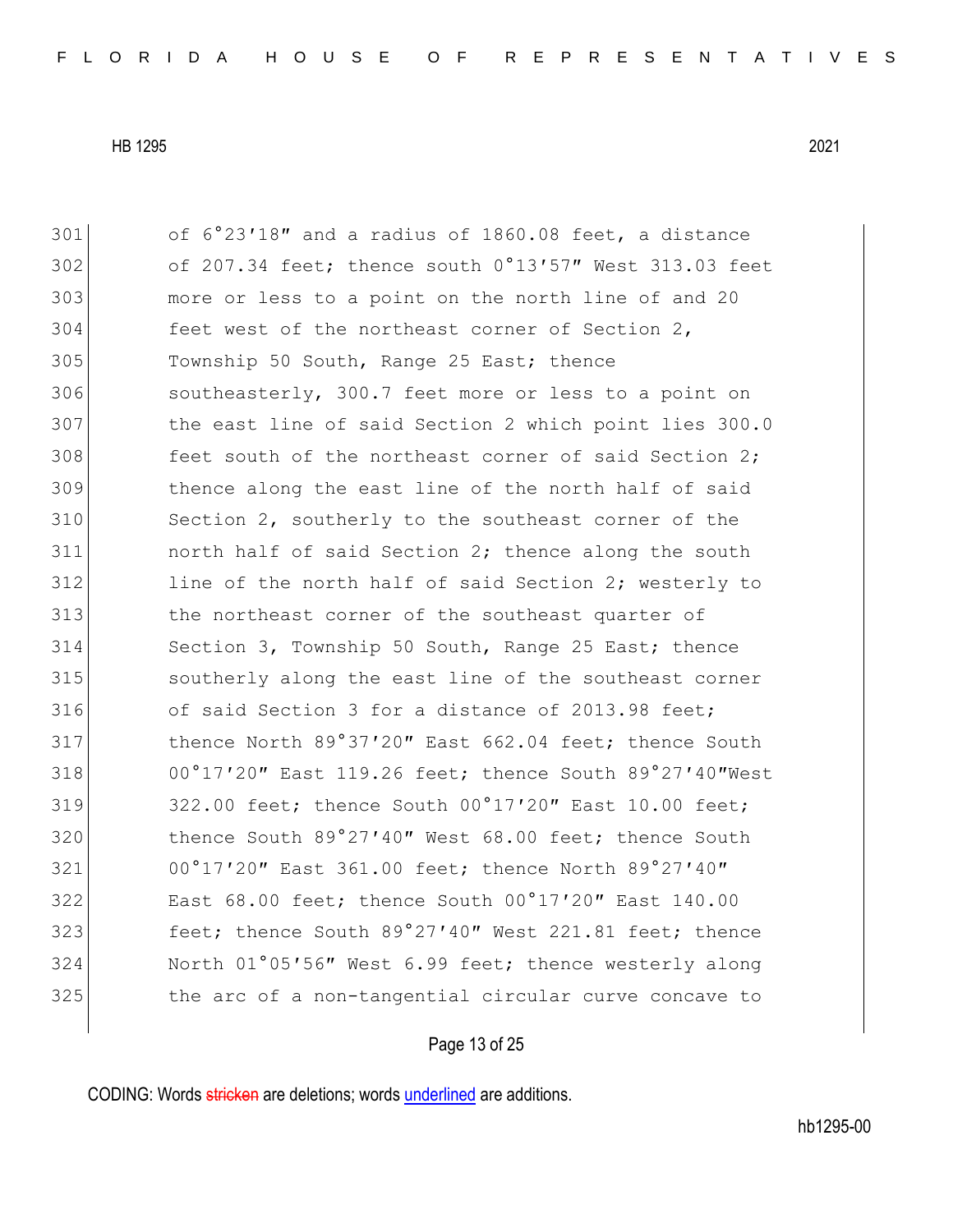326 the north having a radius of 370.00 feet through a 327 central angle of 18°34'13" and being subtended by a 328 chord which bears North 81°50'17" West 119.40 feet for 329 a distance of 119.92 feet to a point on the east line 330 of said Section 3; thence southerly along the east 331 line of Section 3, and along the east lines of 332 Sections 10, 15, 22, and 27, all in Township 50 South, 333 Range 25 East, to the southeast corner of said Section 334 27, Township 50 South, Range 25 East; thence westerly 335 along the south line of said Section 27, Township 50 336 South, Range 25 East, and along the western 337 prolongation of said south line to a point 1,000 feet 338 west of the mean low water line of the Gulf of Mexico; 339 thence southeasterly along said shoreline to the south 340 line of Section 3, Township 51 South, Range 25 East, 341 thence easterly along the south line of said Section 342 3, Section 2, Section 1, Township 51 South; thence 343 along the south corner of said Section 5; thence north 344 along the east line of Section 5, Township 51 South, 345 Range 26 East; thence continue on the north line of 346 Section 25, 26 and part of Section 27, Township 49 347 South, Range 25 East to the point of beginning and 348 also, 349 350 E.<del>D.</del> All those lands in Collier County described as:

### Page 14 of 25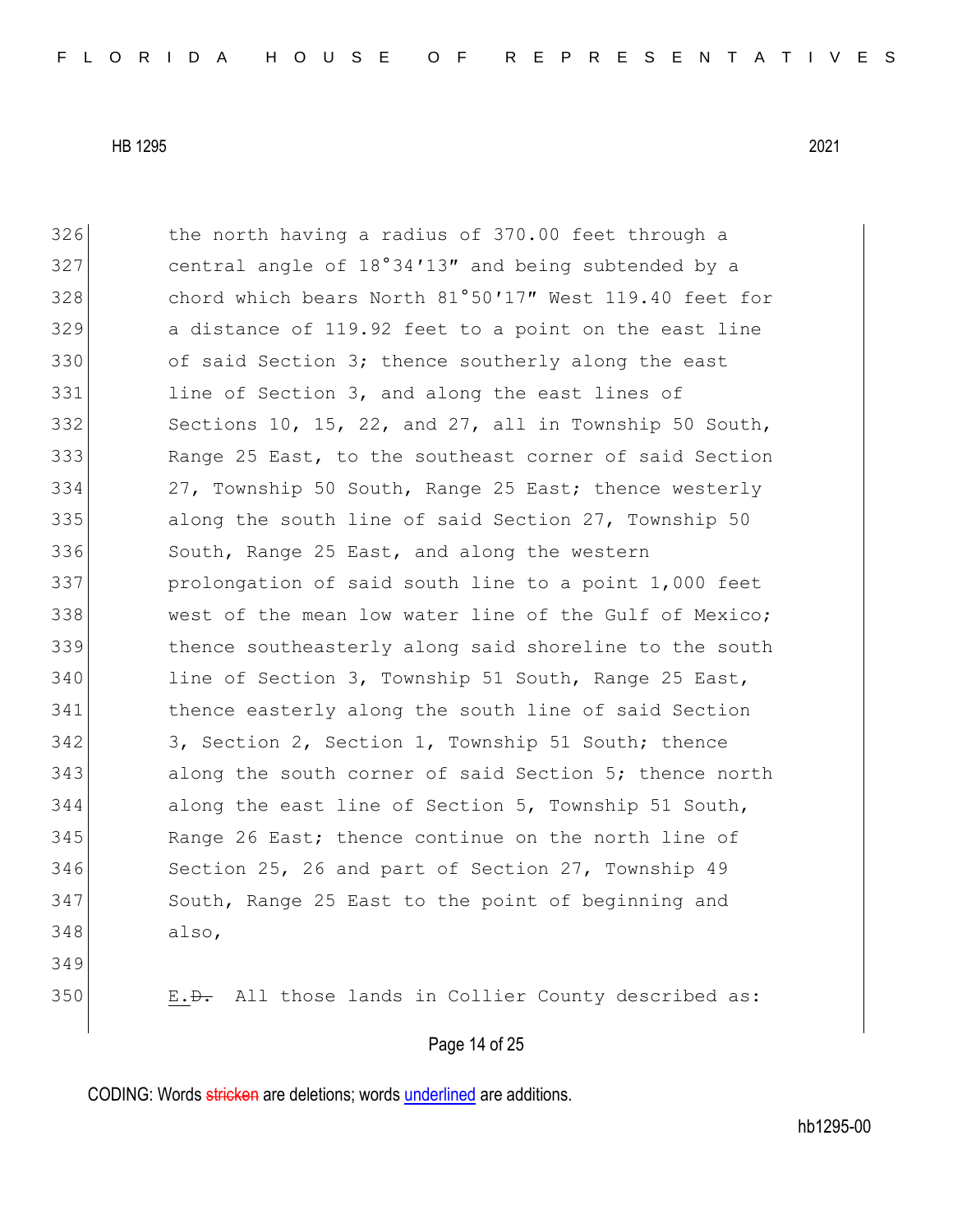| 351 | Sections 21, 22, 23, 26, 27, 28, 33, 34 and 35,        |
|-----|--------------------------------------------------------|
| 352 | Township 50 South, Range 26 East; Section 2, 3, 4, 9,  |
| 353 | 10, 11, 12, 13, 14, 15, 16, 17, 18, 23, 24, 25, 26, 35 |
| 354 | and 36, Township 51 South, Range 26 East; Sections 1,  |
| 355 | 2, 3 and those portions of Sections 10, 11, 12, and    |
| 356 | 13, Township 52 South, Range 26 East, that lie North   |
| 357 | of the Marco River; those portions of Sections 5, 6, 7 |
| 358 | and 18, Township 52 South, Range 27 East, that lie     |
| 359 | West and North of State Road 92; and Sections 7, 8,    |
| 360 | 16, 17, 18, 19, 20, 21, 22, 27, 28, 29, 30 and 31,     |
| 361 | Township 51 South, Range 27 East, and those portions   |
| 362 | of Sections 32 and 33, Township 51 South, Range 27     |
| 363 | East, that lie west and North of State Road 92,        |
| 364 |                                                        |
| 365 | $F.E.$ Less and except the North 1/2 of Section 2 of   |
| 366 | Township 50 South, Range 25 East and the South 1/2 of  |
| 367 | Section 35 of Township 49 South, Range 25 East.        |
| 368 |                                                        |
| 369 | G.F. Less and except approximately 21.99 acres, more   |
| 370 | or less: A portion of Lots 7 through 9 of Naples       |
| 371 | Improvement Company's Little Farms as recorded in Plat |
| 372 | Book 2 at page 2 of the Public Records of Collier      |
| 373 | County, Florida, being more particularly described as  |
| 374 | follows:                                               |
| 375 |                                                        |
|     |                                                        |

## Page 15 of 25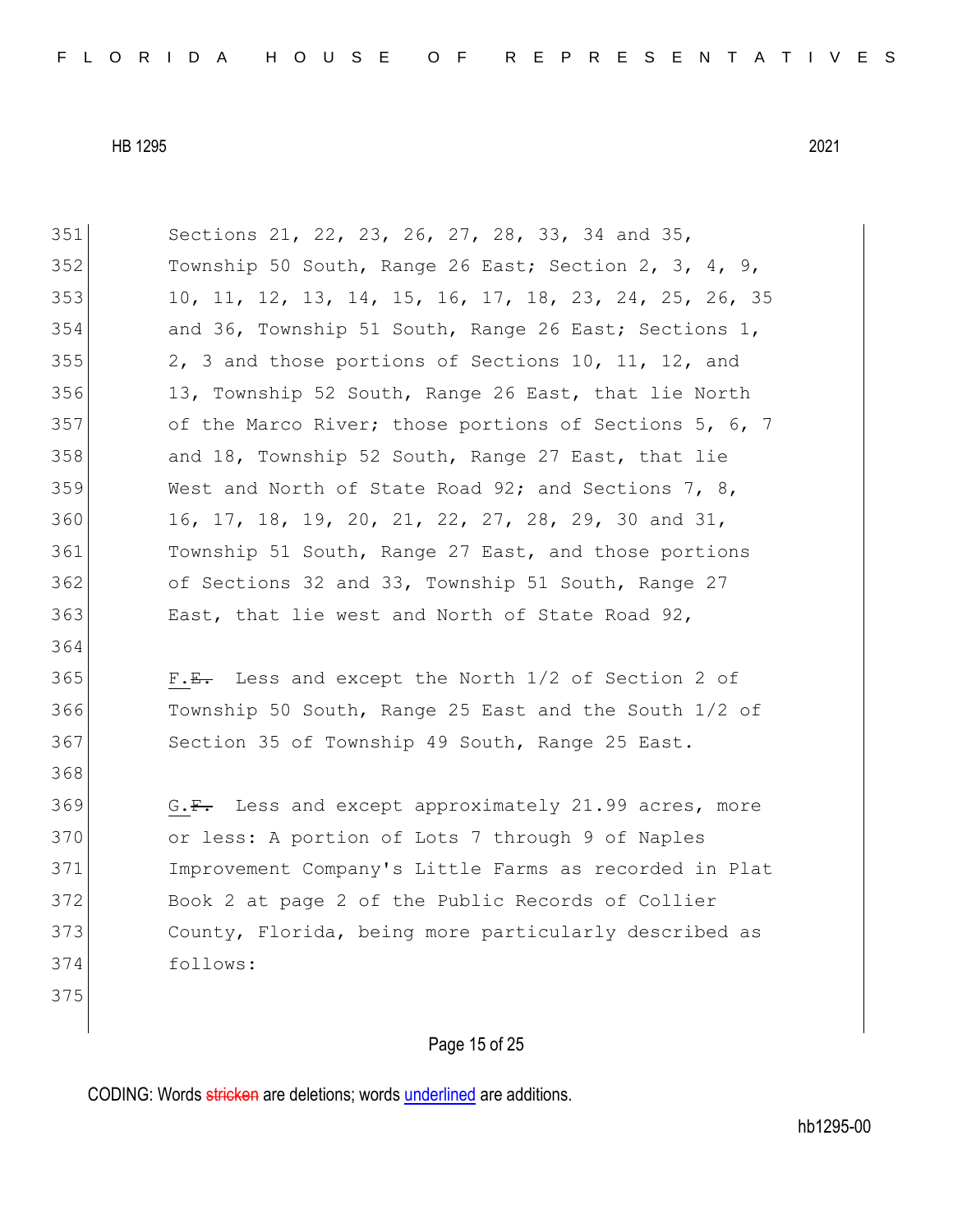|  |  | FLORIDA HOUSE OF REPRESENTATIVES |
|--|--|----------------------------------|
|--|--|----------------------------------|

| 376 | Commence at the intersection of the East right-of-way    |
|-----|----------------------------------------------------------|
| 377 | of Goodlette-Frank Road (C.R. 851) and the South         |
| 378 | right-of-way of Golden Gate Parkway; thence run along    |
| 379 | said South right-of-way for the following four (4)       |
| 380 | courses:                                                 |
| 381 |                                                          |
| 382 | (1) Thence run North 44°42'45" East, for a distance      |
| 383 | of 35.36 feet;                                           |
| 384 |                                                          |
| 385 | Thence run North 89°42'45" East, for a distance<br>(2)   |
| 386 | of 122.57 feet;                                          |
| 387 |                                                          |
| 388 | (3) Thence run North 80°12'12" East, for a distance      |
| 389 | of 159.63 feet;                                          |
| 390 |                                                          |
| 391 | To a point on a circular curve concave northwest,<br>(4) |
| 392 | whose radius point bears North 11°26'26" West, a         |
| 393 | distance of 813.94 feet therefrom; thence run            |
| 394 | Northeasterly along the arc of said curve to the left,   |
| 395 | having a radius of 813.94 feet, through a central        |
| 396 | angle of 22°36'33", subtended by a chord of 319.10       |
| 397 | feet at a bearing of North 67°15'18" East, for an arc    |
| 398 | length of 321.18 feet to the intersection of the South   |
| 399 | right-of-way of said Golden Gate Parkway and the West    |
| 400 | line of the East 338.24 feet of the West 958.34 feet     |
|     |                                                          |

# Page 16 of 25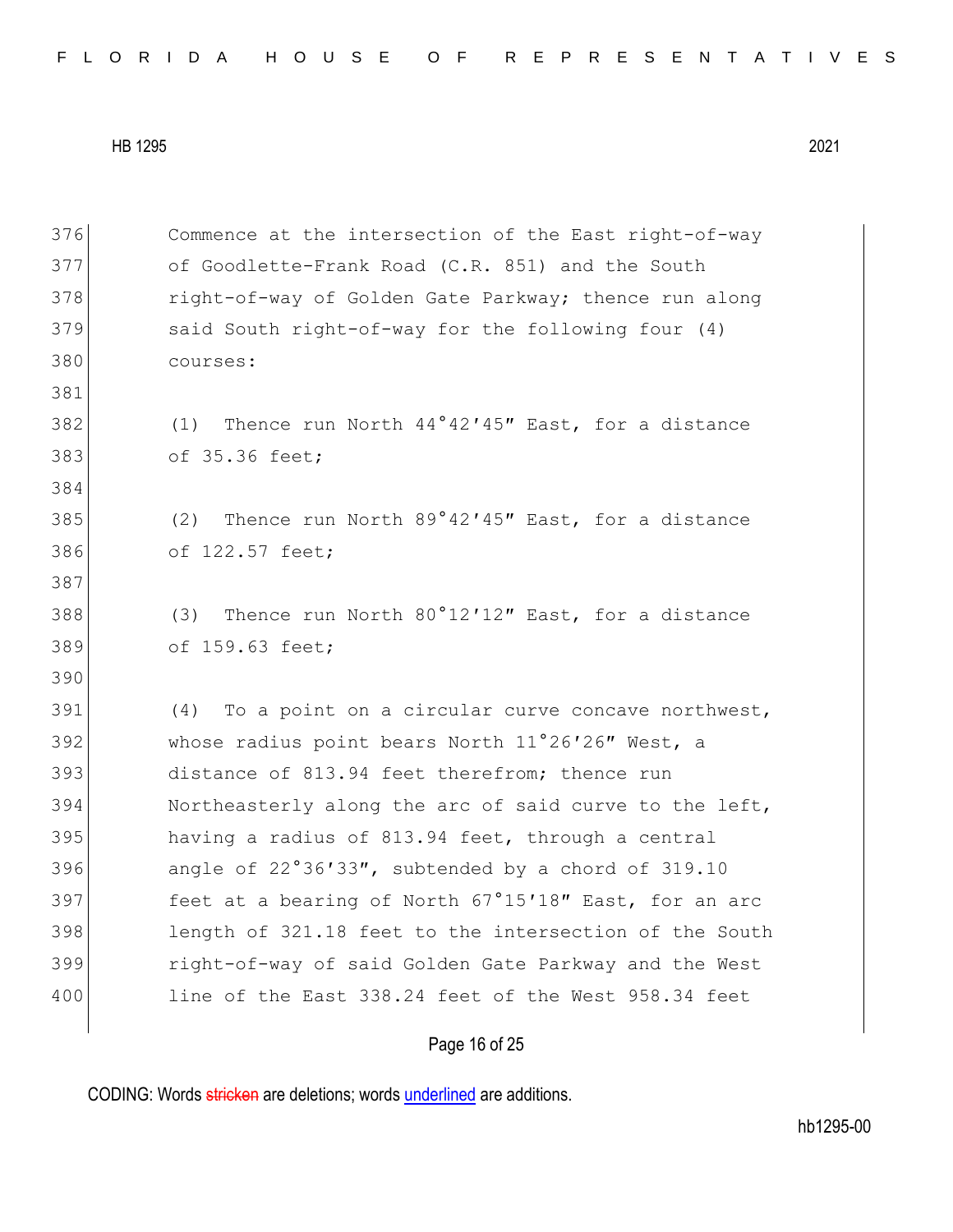| 401 | of Lot 7 of Naples Improvements Company's Little Farms  |
|-----|---------------------------------------------------------|
| 402 | Subdivision as recorded in Plat Book 2 at page 2 of     |
| 403 | the Public Records of Collier County, Florida, also     |
| 404 | being the point of beginning of the parcel of land      |
| 405 | herein described; thence run South 00°16'32" East,      |
| 406 | along the West line of the East 338.24 feet of the      |
| 407 | West 958.34 feet of said Lot 7, for a distance of       |
| 408 | 302.90 feet to a point on the South line of said Lot    |
| 409 | 7; thence run along said South line for the following   |
| 410 | two (2) courses:                                        |
| 411 |                                                         |
| 412 | Thence run North 89°41'51" East, for a distance<br>(1)  |
| 413 | of 338.41 feet;                                         |
| 414 |                                                         |
| 415 | Thence run North 89°50'24" East, for<br>(2)             |
| 416 | approximately 850 feet to a point on the mean high      |
| 417 | water line of the west bank of Gordon River, said       |
| 418 | point herein called Point "A", thence return to the     |
| 419 | aforementioned point of beginning, thence run along     |
| 420 | the south right-of-way of said Golden Gate Parkway for  |
| 421 | the following four (4) courses:                         |
| 422 |                                                         |
| 423 | Beginning at a point on a circular curve concave<br>(1) |
| 424 | northwest, whose radius point bears North 34°02'58"     |
| 425 | West a distance of 813.94 feet therefrom; thence run    |
|     |                                                         |

CODING: Words stricken are deletions; words underlined are additions.

Page 17 of 25

hb1295-00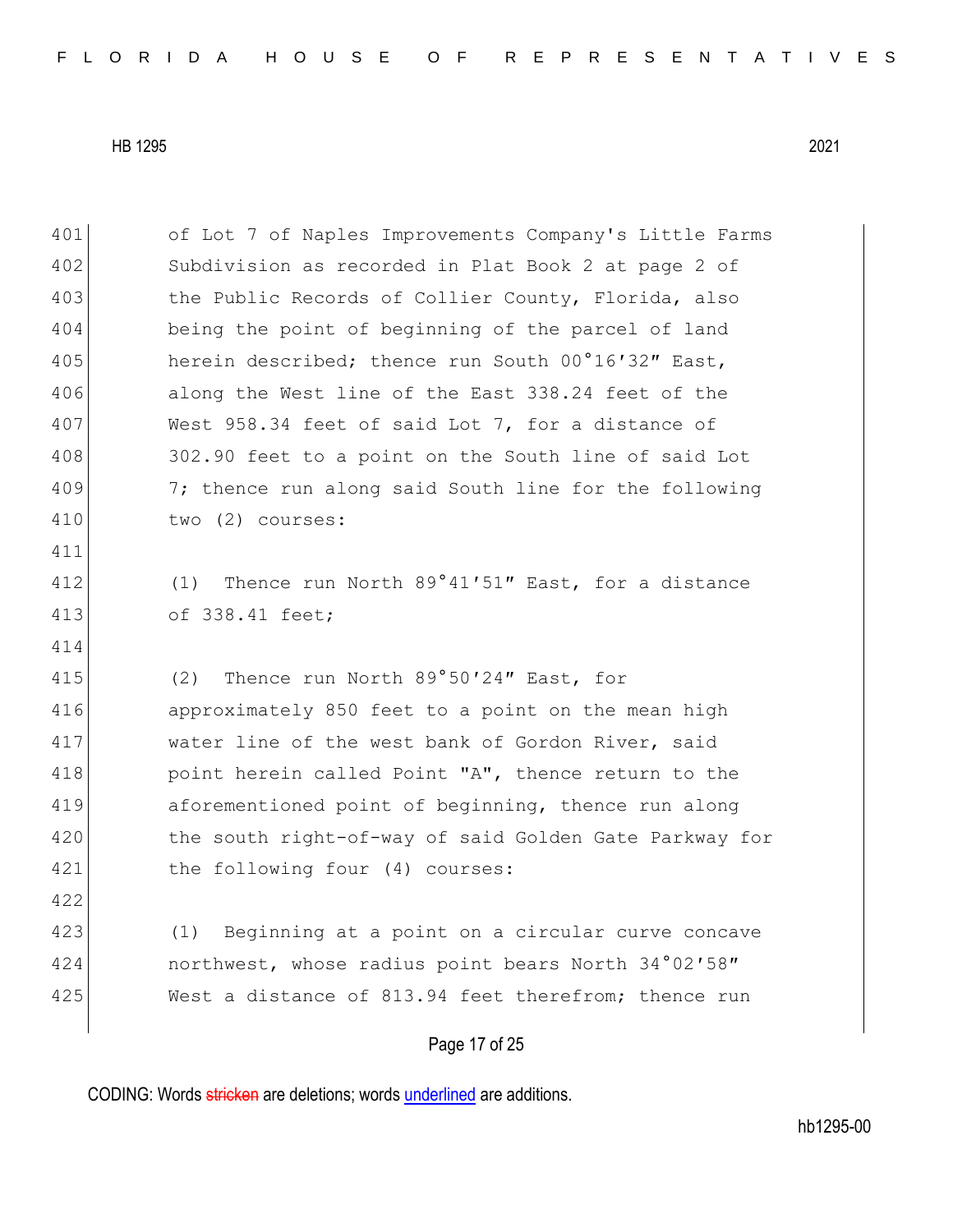| 426 | Northeasterly along the arc of said curve to the left,       |
|-----|--------------------------------------------------------------|
| 427 | having a radius of 813.94 feet, through a central            |
| 428 | angle of 05°09'09", subtended by a chord of 73.17 feet       |
| 429 | at a bearing of North 53°22'27" East, for an arc             |
| 430 | length of 73.20 feet to the end of said curve;               |
| 431 |                                                              |
| 432 | Thence run North 50°47'53" East, for a distance<br>(2)       |
| 433 | of 459.55 feet                                               |
| 434 |                                                              |
| 435 | To the beginning of a tangential circular curve<br>(3)       |
| 436 | concave south; thence run Easterly along the arc of          |
| 437 | said curve to the right, having a radius of 713.94           |
| 438 | feet; through a central angle of 38°52'20"; subtended        |
| 439 | by a chord of 475.13 feet at a bearing of North              |
| 440 | 70°14'03" East, for an arc length of 484.37 feet to          |
| 441 | the end of said curve;                                       |
| 442 |                                                              |
| 443 | Thence run North 89°40'13" East, for<br>(4)                  |
| 444 | approximately 724 feet to a point on the mean high           |
| 445 | water line of the west bank of Gordon River; thence          |
| 446 | meander Southwesterly along the mean high water line         |
| 447 | for approximately 900 feet to the aforementioned Point       |
| 448 | "A" and the point of ending.                                 |
| 449 |                                                              |
| 450 | Less and except approximately 112.82 acres, more<br>$H. G$ . |
|     | Page 18 of 25                                                |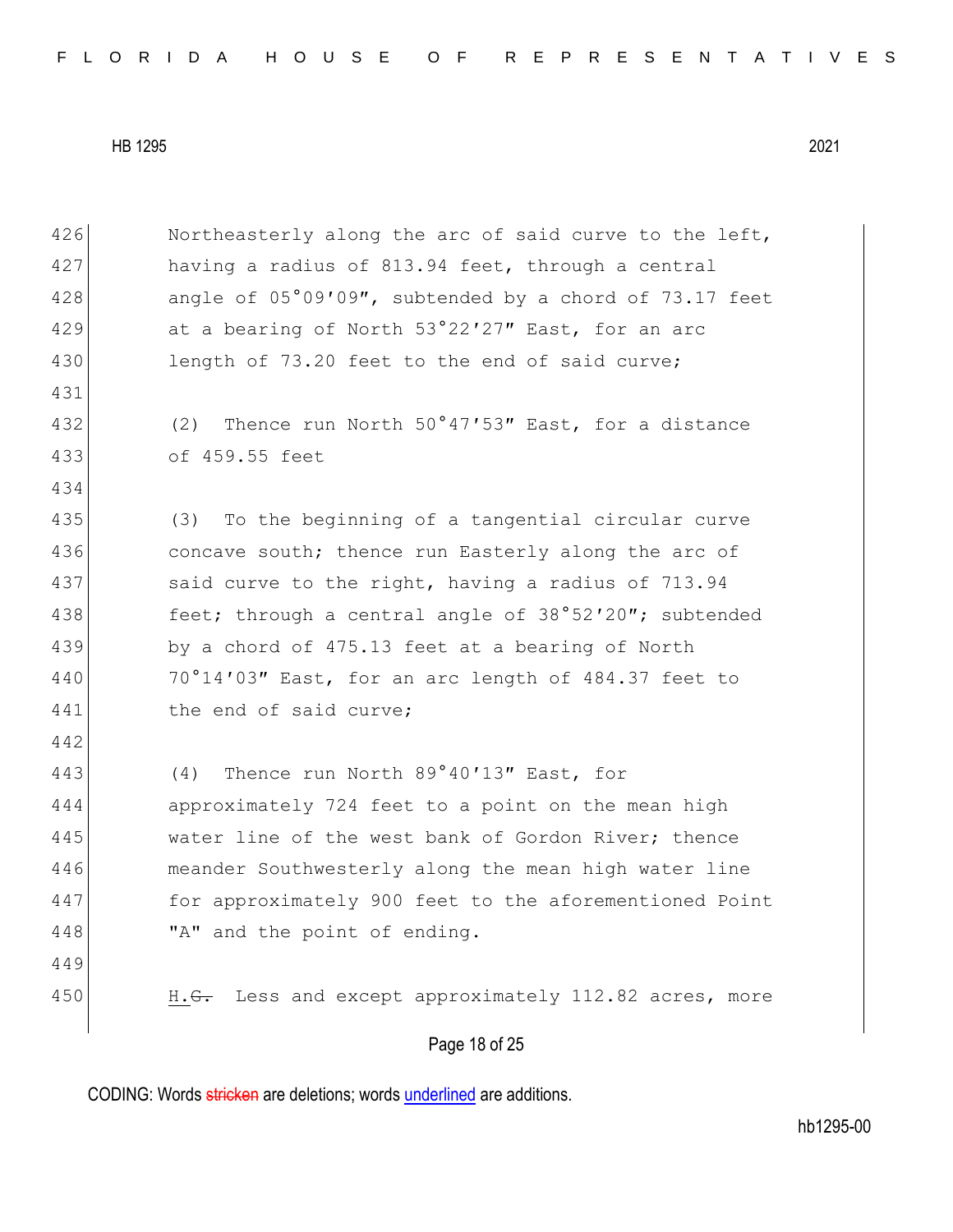| 451 | or less: All of East Naples Industrial Park, according |
|-----|--------------------------------------------------------|
| 452 | to the plat thereof recorded in Plat Book 10, Pages    |
| 453 | 114 and 115, of the Public Records of Collier County,  |
| 454 | Florida; all of East Naples Industrial Park Replat No. |
| 455 | 1, according to the Plat thereof recorded in Plat Book |
| 456 | 17, Pages 38 and 39, of the Public Records of Collier  |
| 457 | County, Florida; and the Northerly 200 feet of the     |
| 458 | Southerly 510 feet of the Easterly 250 feet of the     |
| 459 | Northeast 1/4 of Section 35, Township 49 South, Range  |
| 460 | 25 East, Collier County, Florida, less and excepting   |
| 461 | the Easterly 50 feet thereof.                          |
| 462 |                                                        |
| 463 | I.H. Less and except approximately 6.17 acres, more    |
| 464 | or less: All that part of Lots 12, 13, and 14, Naples  |
| 465 | Improvement Company's Little Farms, as recorded in     |
| 466 | Plat Book 2, Page 2 of the Public Records of Collier   |
| 467 | County, Florida, being more particularly described as  |
| 468 | follows:                                               |
| 469 |                                                        |
| 470 | Commencing at the Southwest corner of Lot 12, thence   |
| 471 | along the South line of said Lot 12, North 89°26'51"   |
| 472 | East 20.00 feet to the East right-of-way line of       |
| 473 | Goodlette-Frank Road; thence along the East right-of-  |
| 474 | way line North 00°39'49" East 10.00 feet to the Point  |
| 475 | of Beginning of the herein described parcel; thence    |
|     |                                                        |

# Page 19 of 25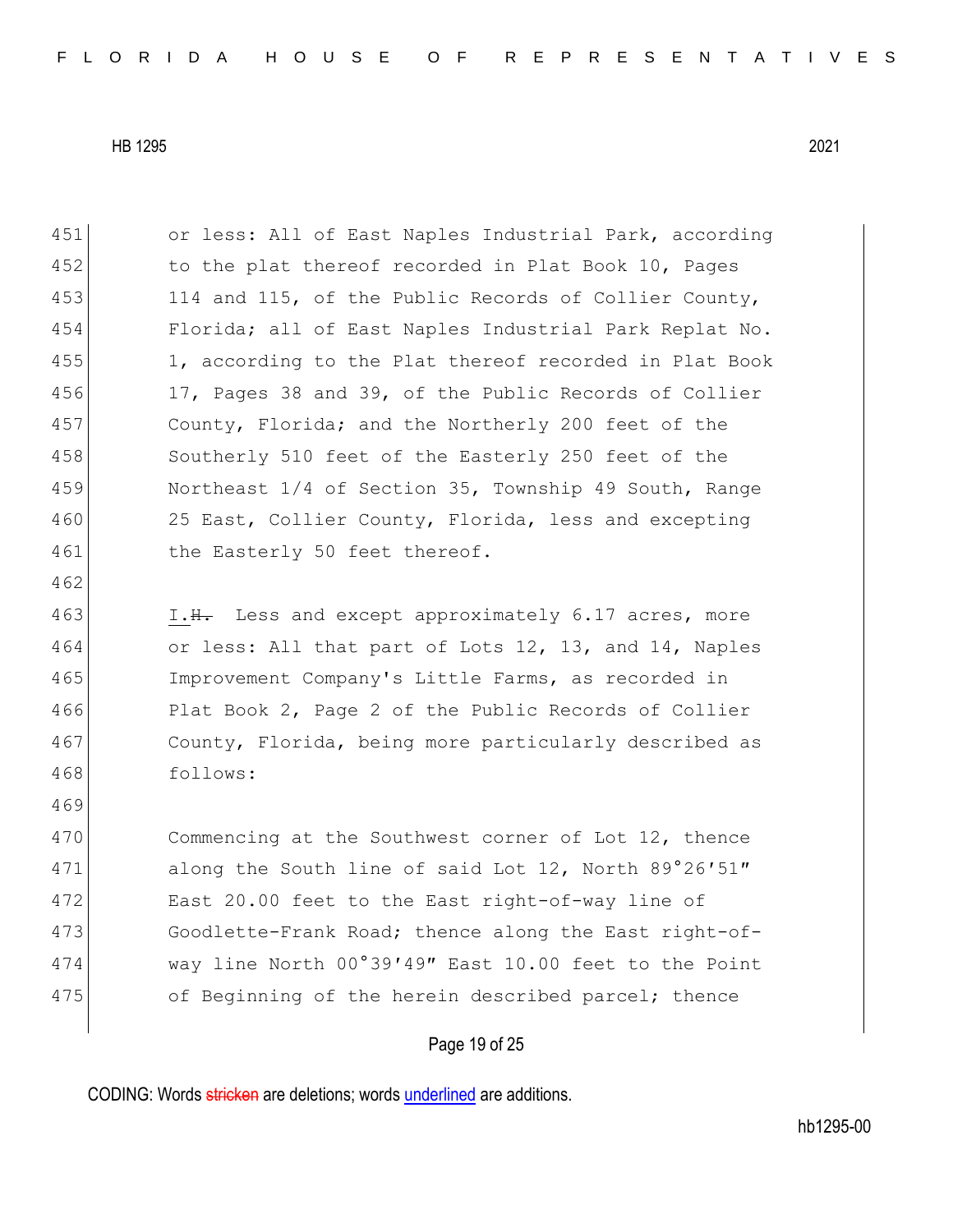| 476 | continue along said East right-of-way North 00°39'49"        |
|-----|--------------------------------------------------------------|
| 477 | West 580.00 feet; thence leaving said East right-of-         |
| 478 | way North 89°20'11" East 260.12 feet; thence North           |
| 479 | 59°31'13" East, 153.66 feet; thence South 30°28'42"          |
| 480 | East, 119.01 feet; thence South 00°33'09" East, 554.02       |
| 481 | feet to a line lying 10 feet North of and parallel           |
| 482 | with said South line of Lot 12; thence along the said        |
| 483 | parallel line South 89°26'51" West, 451.54 feet to the       |
| 484 | point of beginning of the herein described parcel.           |
| 485 |                                                              |
| 486 | Bearings are based on the said East line Goodlette-          |
| 487 | Frank Road being North 00°33'49" East.                       |
| 488 |                                                              |
|     |                                                              |
| 489 | $J.$ Less and except approximately 12.77 acres, more         |
| 490 | or less: The West one-half (W $1/2$ ) of the Northwest       |
| 491 | one-quarter (NW 1/4) of the Northwest one-quarter (NW        |
| 492 | 1/4) of Section 11, Township 50 South, Range 25 East,        |
| 493 | lying South of State Road 90 (Tamiami Trail, U.S. 41),       |
| 494 | in Collier County, Florida, except the South 264 feet,       |
| 495 | and All that part of the South 264 feet of the               |
| 496 | Southwest one-quarter (SW 1/4) of the Northwest one-         |
| 497 | quarter (NW $1/4$ ) of the Northwest one-quarter (NW $1/4$ ) |
| 498 | of Section 11, Township 50 South, Range 25 East, in          |
| 499 | Collier County, Florida, lying north of the north line       |
| 500 | of Walker's Subdivision as delineated on a Plat of           |

## Page 20 of 25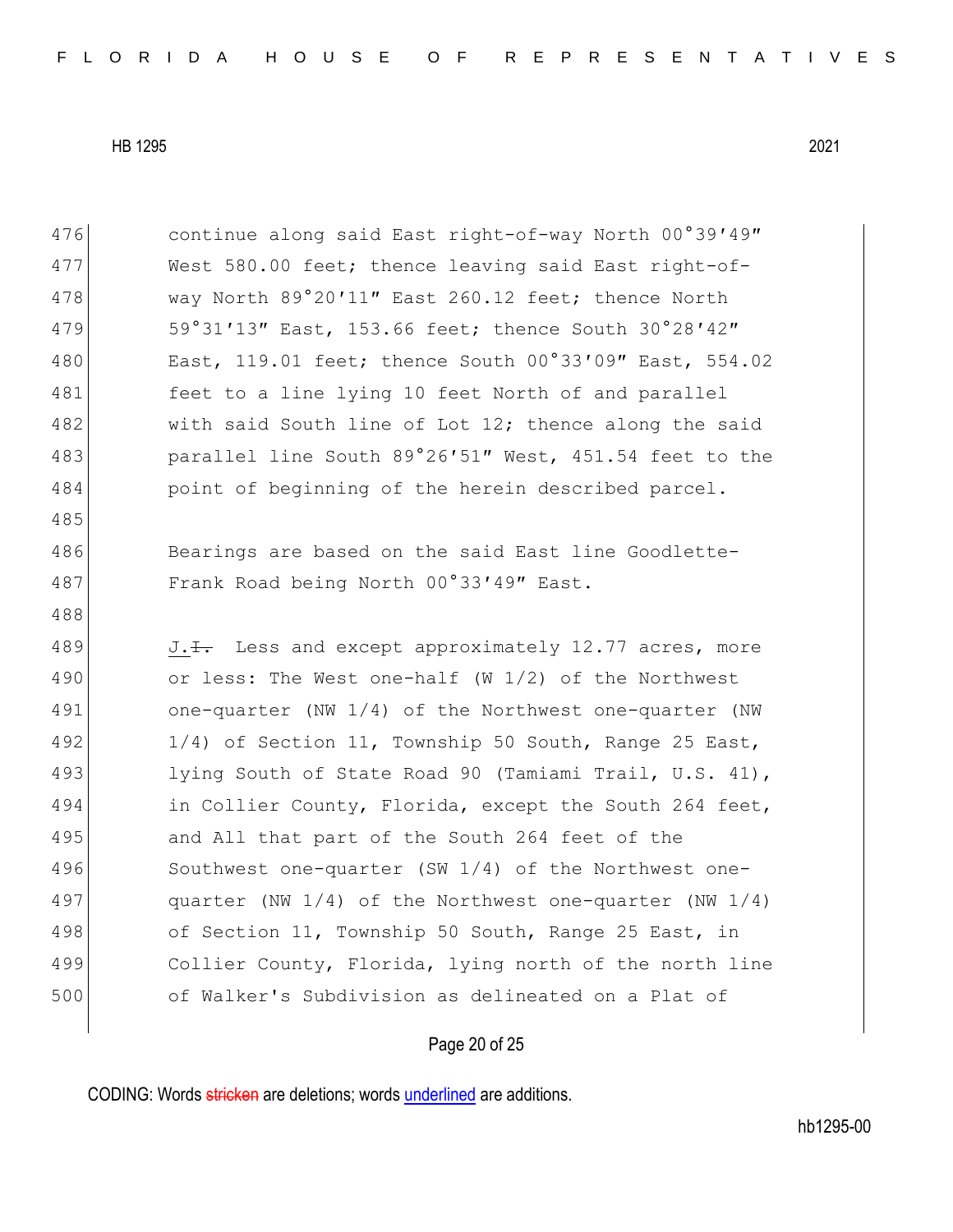|  |  |  |  |  |  |  |  |  |  | FLORIDA HOUSE OF REPRESENTATIVES |  |  |  |  |  |  |  |  |  |  |  |  |  |  |  |  |
|--|--|--|--|--|--|--|--|--|--|----------------------------------|--|--|--|--|--|--|--|--|--|--|--|--|--|--|--|--|
|--|--|--|--|--|--|--|--|--|--|----------------------------------|--|--|--|--|--|--|--|--|--|--|--|--|--|--|--|--|

Page 21 of 25 501 record in plat book 1, at page 36, of the Public 502 Records of Collier County, Florida. 503 504 TOGETHER WITH: 505 506 Lots 1 to 8, inclusive, COL-LEE-CO TERRACE, according 507 to plat in Plat Book 1, Page 32, Public Records of 508 Collier County, Florida. 509 510 LESS AND EXCEPT 511 512 Those parcels described in Official Records Book 1969, 513 Page 977, and Official Records Book 2119, Page 1344 514 both of the Public Records of Collier County, Florida. 515 516 K.<del>J.</del> Less and except approximately 6.16 acres, more 517 or less: Being a part of Estuary at Grey Oaks Roadway, 518 Clubhouse and Maintenance Facility Tract, Plat Book 519 36, pages 9-16, Estuary at Grey Oaks Tract B, Plat 520 Book 37, pages 13-18 and part of Section 26, Township 521 49 South, Range 25 East, Collier County, Florida. 522 523 All that part of Estuary at Grey Oaks Roadway, 524 Clubhouse and Maintenance Facility Tracts according to 525 the plat thereof as recorded in Plat Book 36, pages 9-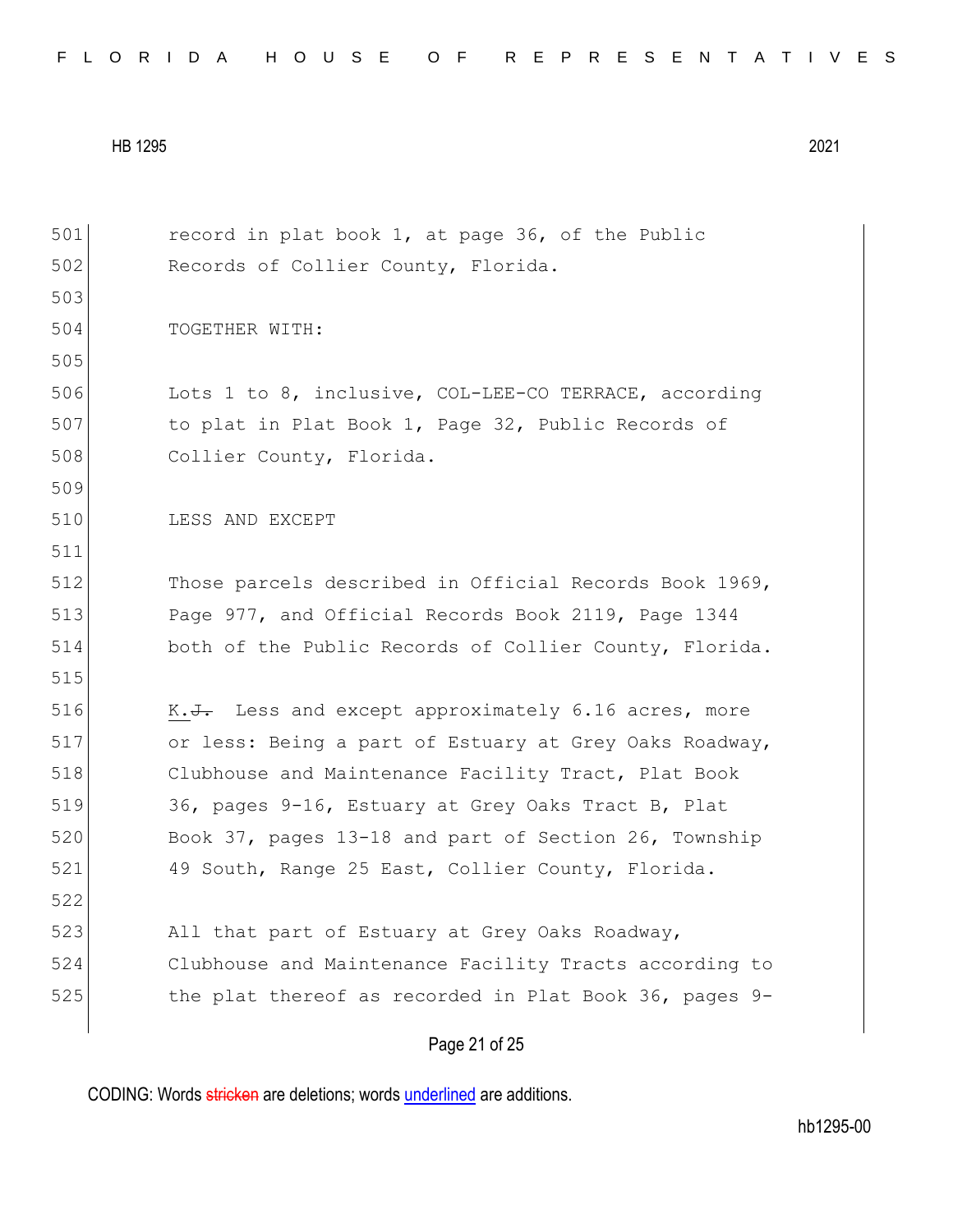| FLORIDA HOUSE OF REPRESENTATIVES |  |
|----------------------------------|--|
|----------------------------------|--|

526 16, Estuary at Grey Oaks Tract B according to the plat 527 thereof as recorded in Plat Book 37, pages 13-18, 528 Public Records of Collier County, Florida, and part of 529 Section 26, Township 49 South, Range 25 East, Collier 530 County, Florida being more particularly described as 531 follows: 532 533 Commencing at the northwest corner of Tract M of said 534 Estuary at Grey Oaks Roadway, Clubhouse and 535 Maintenance Facility Tracts; 536 537 Thence along the west line of said Tract M South 538 00°East 613.48 feet to the Point of Beginning of the 539 **parcel herein described;** 540 541 Thence continue South 00°20'09" East 406.67 feet; 542 Thence North 89°24'29" West 660.00 feet; 543 544 Thence North 00°20′09″ West 406.66 feet to a point on 545 the boundary of Golf Course Tract 1 of said Estuary at 546 Grey Oaks Tract B; 547 548 Thence along said boundary South 89°24'33" East 660.00 549 feet to the Point of Beginning of the parcel herein 550 described;

Page 22 of 25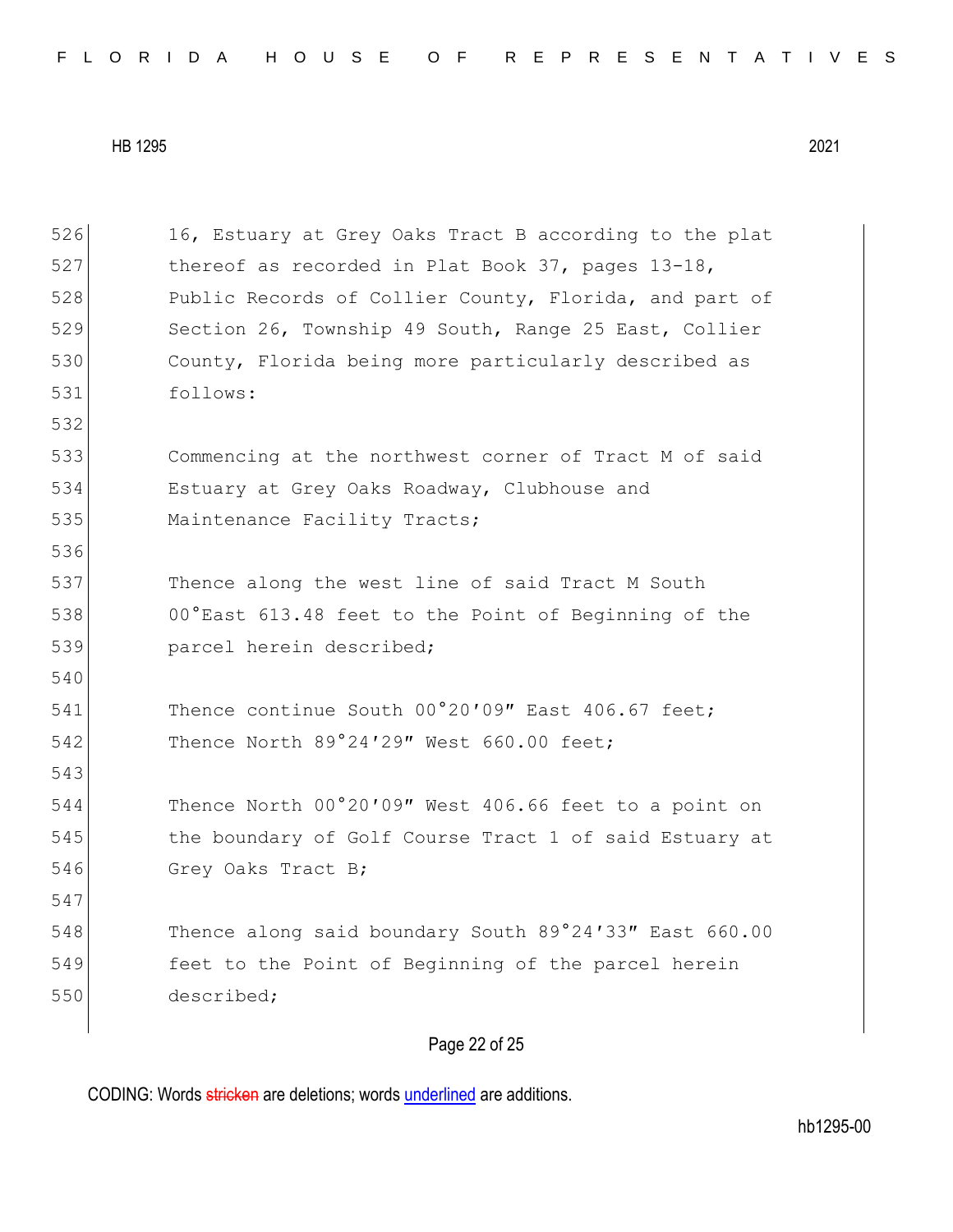|  |  |  |  |  |  |  |  |  |  | FLORIDA HOUSE OF REPRESENTATIVES |  |  |  |  |  |  |  |  |  |  |  |  |  |  |  |  |
|--|--|--|--|--|--|--|--|--|--|----------------------------------|--|--|--|--|--|--|--|--|--|--|--|--|--|--|--|--|
|--|--|--|--|--|--|--|--|--|--|----------------------------------|--|--|--|--|--|--|--|--|--|--|--|--|--|--|--|--|

551 552 Bearings are based on the west line of said Tract M 553 being South 00°20′09″ East. 554 555 Hereinafter referred to as the "South Division" or the 556 "East Naples Division." 557 558 Each area described in this section is considered a 559 unit for taxing purposes. 560 561 Section 5.02 The district shall levy and collect ad 562 valorem taxes in accordance with s. 191.009, Florida Statutes, 563 and chapter 200, Florida Statutes. The taxes levied and assessed 564 by the district shall be a lien upon the land so assessed along 565 with the county taxes assessed against such land until such 566 assessments and taxes have been paid, and if the taxes levied by 567 the district become delinquent, such taxes shall be considered a 568 part of the county tax subject to the same penalties, charges, 569 fees, and remedies for enforcement and collection and shall be 570 enforced and collected as provided by general law for the 571 collection of such taxes. The district shall have the authority 572 to levy a millage rate up to 1.5. This charter does not prevent 573 the district from levying a millage rate as provided for in s. 574 191.009, Florida Statutes, which has been approved by 575 referendum. The district may levy different ad valorem tax rates

### Page 23 of 25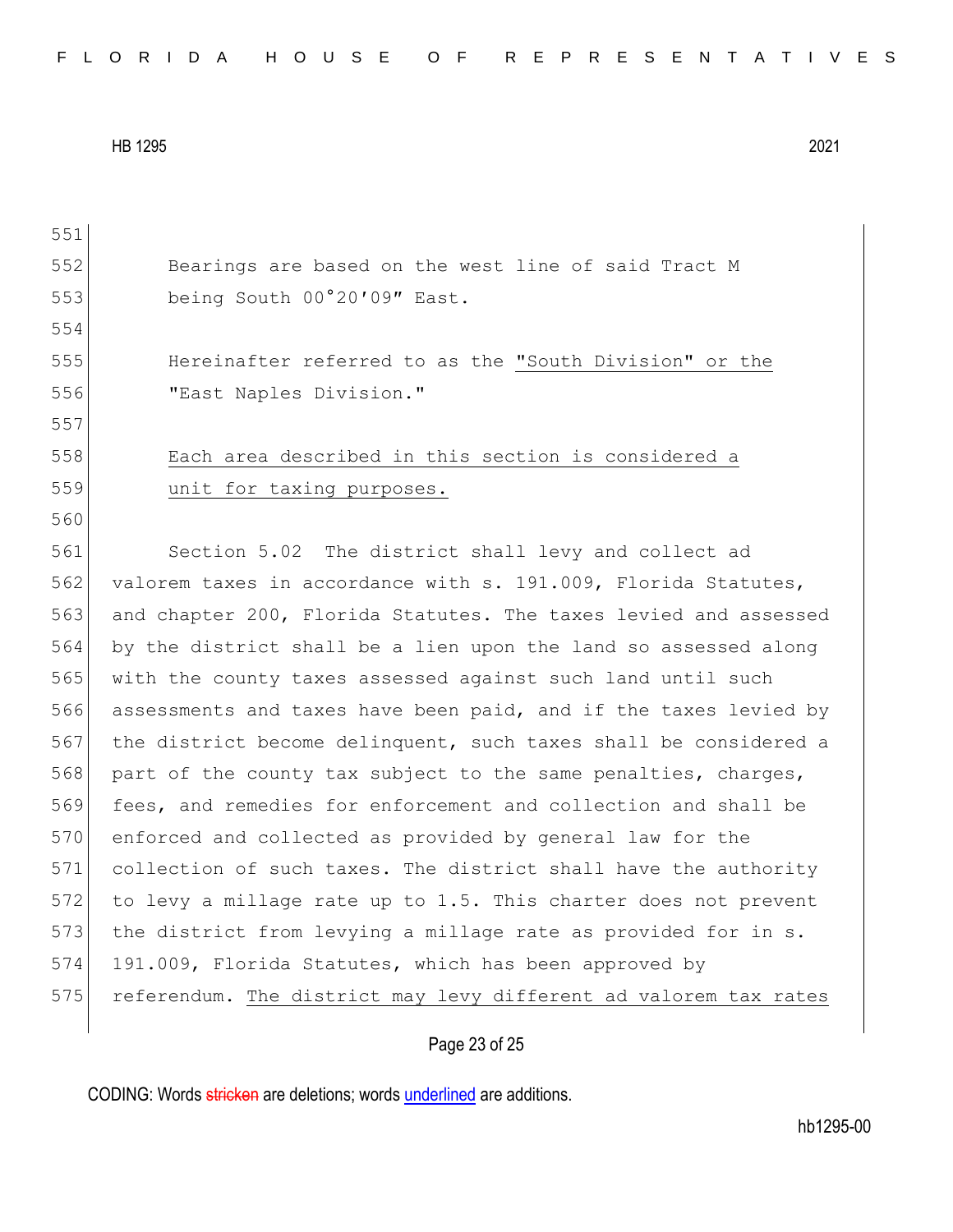| 576 | within the district as long as a uniform ad valorem tax rate is  |
|-----|------------------------------------------------------------------|
| 577 | levied within each taxing unit and such rate has been approved   |
| 578 | by referendum.                                                   |
| 579 | Section 2. The Supervisor of Elections of Collier County         |
| 580 | shall conduct a special referendum of the qualified electors of  |
| 581 | the area described in section 2.01 B. of section 1 of this act   |
| 582 | no later than December 31, 2021. The election shall be held in   |
| 583 | accordance with the provisions of law relating to elections      |
| 584 | currently in force in Collier County. Notwithstanding s.         |
| 585 | 101.161, Florida Statutes, the following or a similar referendum |
| 586 | question shall be presented to the electors:                     |
| 587 |                                                                  |
| 588 | PROVISION OF FIRE RESCUE SERVICES BY GREATER NAPLES              |
| 589 | FIRE RESCUE DISTRICT AND MILLAGE APPROVAL                        |
| 590 |                                                                  |
| 591 | In an effort to provide improved and continued fire              |
| 592 | rescue services, shall the property within the Ochopee           |
| 593 | Municipal Service Taxing Unit be included within the             |
| 594 | boundaries of the Greater Naples Fire Rescue District,           |
| 595 | an independent special fire control and rescue                   |
| 596 | district in Collier County, with the district levying            |
| 597 | an ad valorem millage rate not to exceed 3.75 mills on           |
| 598 | such properties?                                                 |
| 599 |                                                                  |
| 600 | Yes                                                              |
|     |                                                                  |

## Page 24 of 25